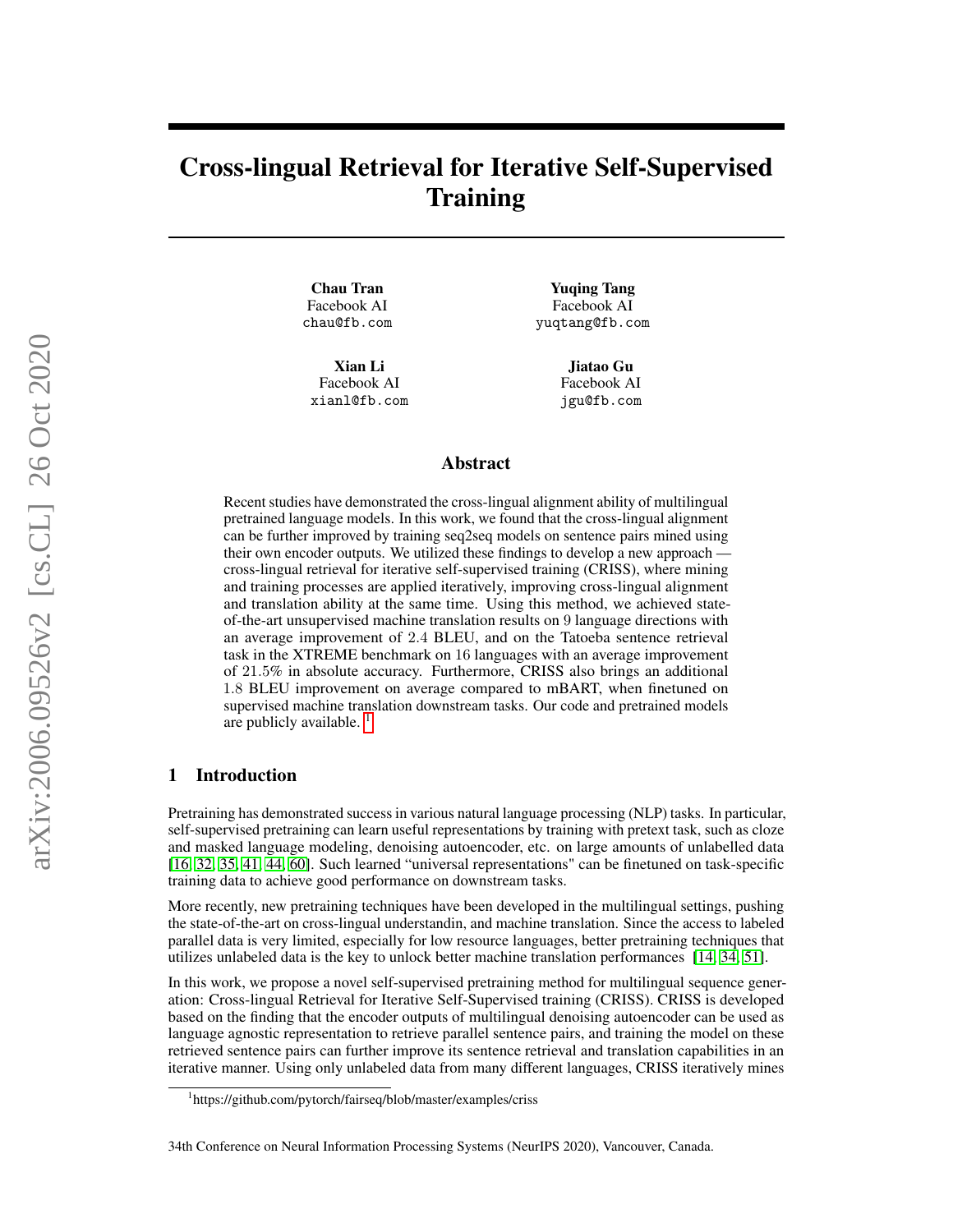for parallel sentences across languages, trains a new better multilingual model using these mined sentence pairs, mines again for better parallel sentences, and repeats.

In summary, we present the following contributions in this paper:

- We present empirical results that show the encoder outputs of multilingual denoising autoencoder (mBART) represent language-agnostic semantic meaning.
- We present empirical results that show finetuning mBART on only one pair of parallel bi-text will improve cross-lingual alignment for all language directions.
- We introduce a new iterative self-supervised learning method that combines mining and multilingual training to improve both tasks after each iteration.
- We significantly outperform the previous state of the art on unsupervised machine translation and sentence retrieval.
- We show that our pretraining method can further improve the performance of supervised machine translation task compared to mBART.

This paper is organized as follows. Section [2](#page-1-0) is devoted to related work. Section [3](#page-2-0) introduces improvable language agnostic representation emerging from pretraining. Section [4](#page-3-0) describes the details of cross-lingual retrieval for iterative self-supervised training (CRISS). Section [5](#page-4-0) evaluates CRISS with unsupervised and supervised machine translation tasks as well as sentence retrieval tasks. Section [6](#page-6-0) iterates over ablation studies to understand the right configurations of the approach. Then we conclude by Section [7.](#page-8-0)

## <span id="page-1-0"></span>2 Related work

Emergent Cross-Lingual Alignment On the cross-lingual alignment from pretrained language models, [\[58\]](#page-12-2) [\[42\]](#page-11-5) present empirical evidences that there exists cross-lingual alignment structure in the encoder, which is trained with multiple languages on a shared masked language modeling task. Analysis from [\[55\]](#page-12-3) shows that shared subword vocabulary has negligible effect, while model depth matters more for cross-lingual transferability. In English language modeling, retrieval-based data augmentation has been explored by [\[25\]](#page-10-2) and [\[20\]](#page-10-3). Our work combines this idea with the emergent cross-lingual alignment to retrieve sentences in another language instead of retrieving paraphrases in the same language in unsupervised manner.

Cross-Lingual Representations Various previous works have explored leveraging cross-lingual word representations to build parallel dictionaries and phrase tables, then applying them to downstream tasks [\[1,](#page-9-0) [2,](#page-9-1) [3,](#page-9-2) [4,](#page-9-3) [31,](#page-11-6) [36\]](#page-11-7). Our work shows that we can work directly with sentence-level representations to mine for parallel sentence pairs. Additionally, our approach shares the same neural networks architecture for pretraining and downstream tasks, making it easier to finetune for downstream tasks such as mining and translation.

There is also a large area of research in using sentence-level representations to mine pseudo-parallel sentence pairs [\[6,](#page-9-4) [13,](#page-10-4) [19,](#page-10-5) [22,](#page-10-6) [48,](#page-12-4) [49,](#page-12-5) [52\]](#page-12-6). Compared to supervised approaches such as [\[19,](#page-10-5) [49\]](#page-12-5), CRISS performs mining with unsupervised sentence representations pretrained from large monolingual data. This enables us to achieve good sentence retrieval performance on very low resource languages such as Kazakh, Nepali, Sinhala, Gujarati. Compared to [\[22\]](#page-10-6), we used full sentence representations instead of segment detection through unsupervised word representations. This enables us to get stronger machine translation results.

Multilingual Pretraining Methods With large amounts of unlabeled data, various self-supervised pretraining approaches have been proposed to initialize models or parts of the models for downstream tasks (e.g. machine translation, classification, inference and so on) [\[16,](#page-10-0) [17,](#page-10-7) [32,](#page-11-0) [34,](#page-11-4) [35,](#page-11-1) [41,](#page-11-2) [44,](#page-11-3) [45,](#page-11-8) [46,](#page-12-7) [51,](#page-12-1) [60\]](#page-12-0). Recently these approaches have been extended from single language training to crosslingual training [\[14,](#page-10-1) [29,](#page-11-9) [34,](#page-11-4) [54\]](#page-12-8). In the supervised machine learning literature, data augmentation [\[5,](#page-9-5) [26,](#page-10-8) [50,](#page-12-9) [59\]](#page-12-10) has been applied to improve learning performance. To the best our knowledge, little work has been explored on self-supervised data augmentation for pretraining. This work pretrains multilingual model with self-supervised data augmenting procedure using the power of emergent cross-lingual representation alignment discovered by the model itself in an iterative manner.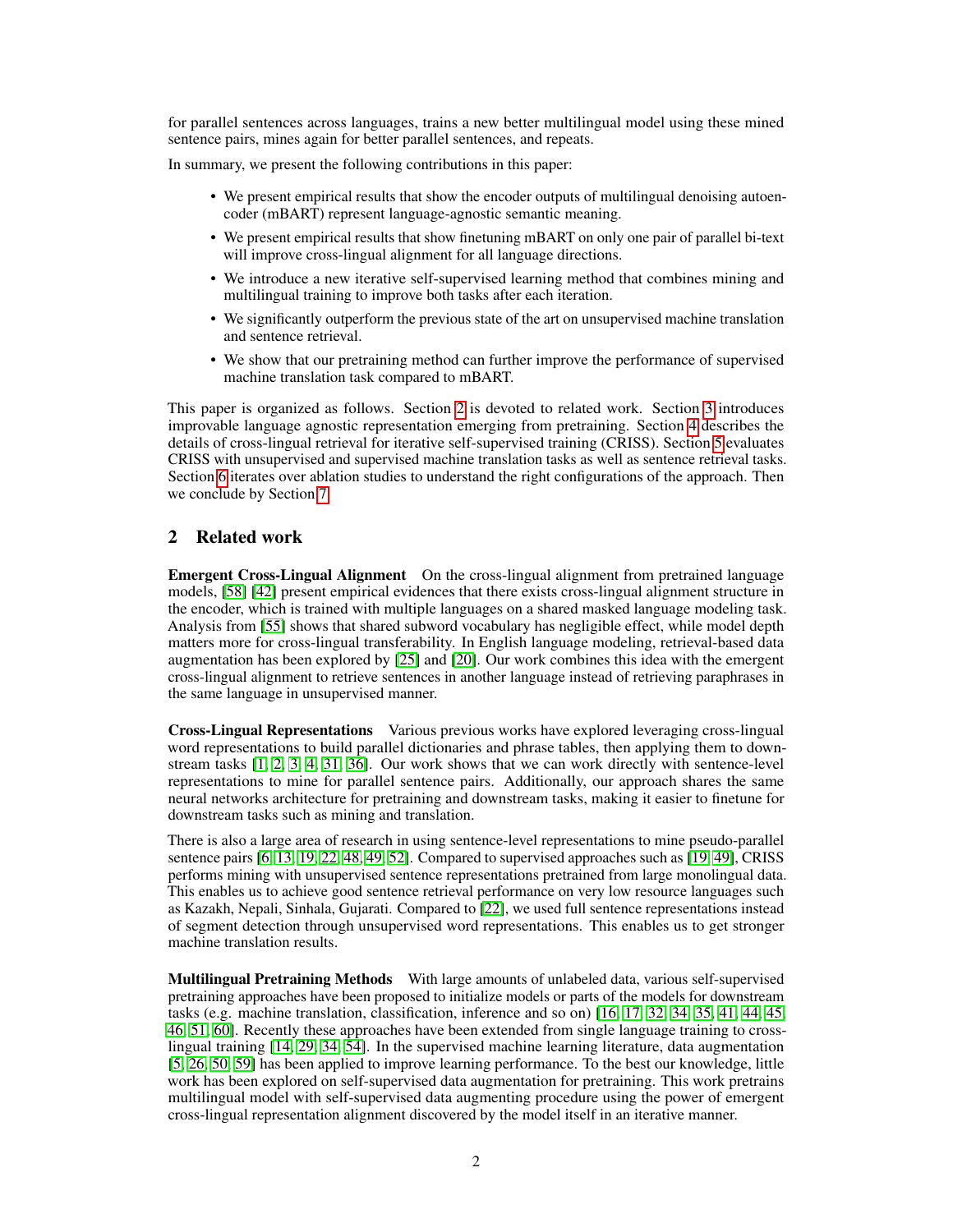Unsupervised Machine Translation Several authors have explored unsupervised machine translation techniques to utilize monolingual data for machine translation. A major line of work that does not use any labeled parallel data typically works as follow: They first train an initial language model using a noisy reconstruction objective, then finetune it using on-the-fly backtranslation loss [\[18,](#page-10-9) [30,](#page-11-10) [33,](#page-11-11) [34,](#page-11-4) [51\]](#page-12-1). Our work differs from this line of work in that we do not use backtranslation but instead retrieve the target sentence directly from a monolingual corpus. More recently, [\[47\]](#page-12-11) and [\[57\]](#page-12-12) start incorporating explicit cross-lingual data into pretraining. However, since the quality of cross-lingual data extracted is low, additional mechanisms such as sentence editing, or finetuning with iterative backtranslation is needed. To the best of our knowledge, our approach is the first one that achieves competitive unsupervised machine translation results without using backtranslation.

## <span id="page-2-0"></span>3 Self-Improvable Language Agnostic Representation from Pretraining

We start our investigation with the language agnostic representation emerging from mBART pretrained models [\[34\]](#page-11-4). Our approach is grounded by the following properties that we discovered in mBART models: (1) the mBART encoder output represents the semantics of sentences, (2) the representation is language agnostic, and (3) the language agnostics can be improved by finetuning the mBART models with bitext data of a small number of language pairs (or even only 1 pair of languages) in an *iterative manner*. We explain these findings in details in this section and the next section on the iterative procedure.

#### 3.1 Cross-lingual Language Representations

We use mBART [\[34\]](#page-11-4) seq2seq pre-training scheme to initialize cross-lingual models for both parallel data mining and multilingual machine translation. The mBART training covers  $N$  languages:  $D = \{D_1, ..., D_N\}$  where each  $D_i$  is a collection of monolingual documents in language i. mBART trains a seq2seq model to predict the original text X given  $g(X)$  where g is a noising function, defined below, that corrupts text. Formally we aim to maximize  $\mathcal{L}_{\theta}$ :

$$
\mathcal{L}_{\theta} = \sum_{\mathcal{D}_i \in \mathcal{D}} \sum_{x \in \mathcal{D}_i} \log P(x|g(x); \theta) , \qquad (1)
$$

where x is an instance in language i and the distribution  $P$  is defined by the Seq2Seq model. In this paper we used the mbart.cc25 checkpoint [\[34\]](#page-11-4) open sourced in the Fairseq library [\[39\]](#page-11-12)  $^2$  $^2$ . This model is pretrained using two types of noise in  $g$  — random span masking and order permutation — as described in [\[34\]](#page-11-4).

With a pretrained mBART model, sentences are then encoded simply by extracting L2-normalized average-pooled encoder outputs.

#### 3.2 Case Study

To understand the language agnosticity of the mBART sentence representations, we study sentence retrieval tasks. For each language pair, we go through each sentence in the source language, find the closest sentence to that sentence in the target language (using cosine similarity), and report the average top-1 retrieval accuracy for each language pair. We use the TED58 dataset which contains multi-way translations of TED talks in 58 languages  $[43]$ <sup>[3](#page-2-2)</sup>.

The sentence retrieval accuracy on this TED dataset is depicted in Figure [1.](#page-3-1) The average retrieval accuracy is 57% from the mBART model which is purely trained on monolingual data of 25 languages without any parallel data or dictionary; the baseline accuracy for random guessing is 0.04%. We also see high retrieval accuracy for language pairs with very different token distribution such as Russian-German (72%) or Korean-Romanian (58%). The high retrieval accuracy suggests that mBART model trained by monolingual data of multiple languages is able to generate language agnostic representation that are aligned at the semantic level in the vector space.

<span id="page-2-2"></span><span id="page-2-1"></span><sup>&</sup>lt;sup>2</sup>https://github.com/pytorch/fairseq/blob/master/examples/mbart/README.md

<sup>&</sup>lt;sup>3</sup>We filter the test split to samples that have translations for all 15 languages: Arabic, Czech, German, English, Spanish, French, Italian, Japanese, Korean, Dutch, Romanian, Russian, Turkish, Vietnamese, Chinese (simplified). As a result, we get a dataset of 2253 sentences which are translated into 15 different languages (a total of 33, 795 sentences).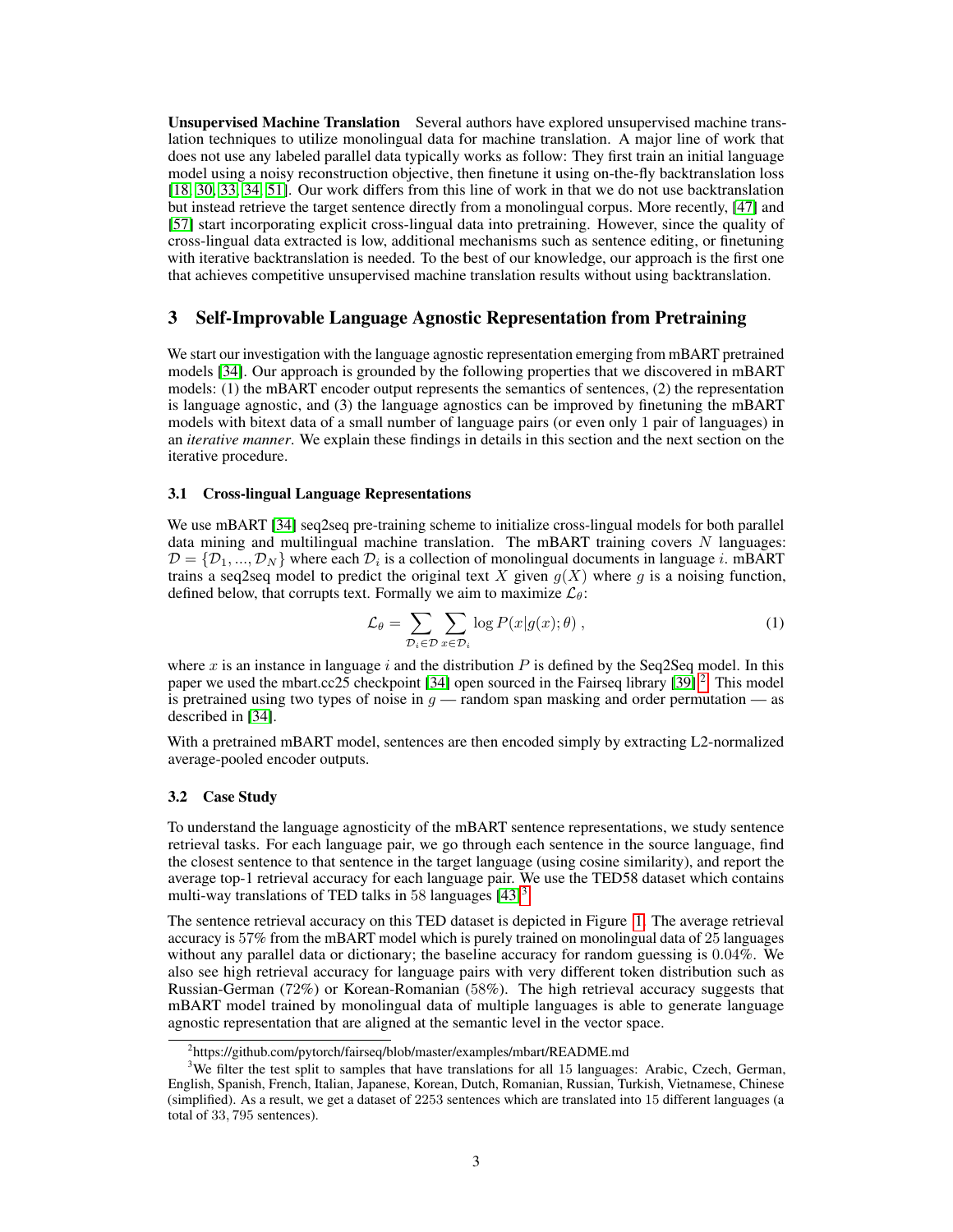<span id="page-3-1"></span>

Figure 1: Sentence retrieval accuracy using encoder outputs of mBART



Figure 2: Sentence retrieval accuracy using encoder outputs of mBART finetuned on Japanese-English parallel data

Moreover the cross-lingual semantic alignment over multiple languages not only emerges from the monolingual training but also can be improved by a relatively small amount of parallel data of just one direction. Figure [2](#page-3-1) shows the sentence retrieval accuracy of an mBART model that are finetuned with Japanese-English in the IWSLT17 parallel dataset (223, 000 sentence pairs) [\[11\]](#page-10-10). Even with parallel data of one direction, the retrieval accuracy improved for all language directions by 27% (absolute) on average.

Inspired by these case studies, we hypothesize that the language agnostic representation of the pretrained model can be self-improved by parallel data mined by the model itself without any supervised parallel data. We will devote section [4](#page-3-0) to details of the self-mining capability and the derived Cross-lingual Retrieval Iterative Self-Supervised Training (CRISS) procedure.

<span id="page-3-3"></span>

## <span id="page-3-0"></span>4 Cross-lingual Retrieval for Iterative Self-Supervised Training (CRISS)

Figure 3: Overview of Cross-lingual retrieval self-supervised training

<span id="page-3-2"></span>Algorithm 1 Unsupervised Parallel Data Mining

- 1: **function**  $MINE(\Theta, D_i, D_j)$
- 2: **Input:** (1) monolingual data sets  $D_i$  and  $D_j$  for language i and j respectively, (2) a pretrained model Θ,
- 3: Set k,  $M$ ,  $\tau$  to be the desired KNN size, the desired mining size, and the desired minimum score threshold respectively
- 4: for each x in  $D_i$ , each y in  $D_j$  do
- 5:  $x, y \leftarrow \text{Embed}(\Theta, x), \text{Embed}(\Theta, y)$
- 6:  $N_x, N_y \leftarrow KNN(x, D_j, k), KNN(y, D_i)$  $\triangleright$  Using FAISS [\[24\]](#page-10-11)
- 7: end for
- 8: **return**  $D' = \{(x, y)\}\$  where  $(x, y)$  are the top M pairs s.t. score $(x, y) \geq \tau$  following Equation [2](#page-4-1)
- 9: end function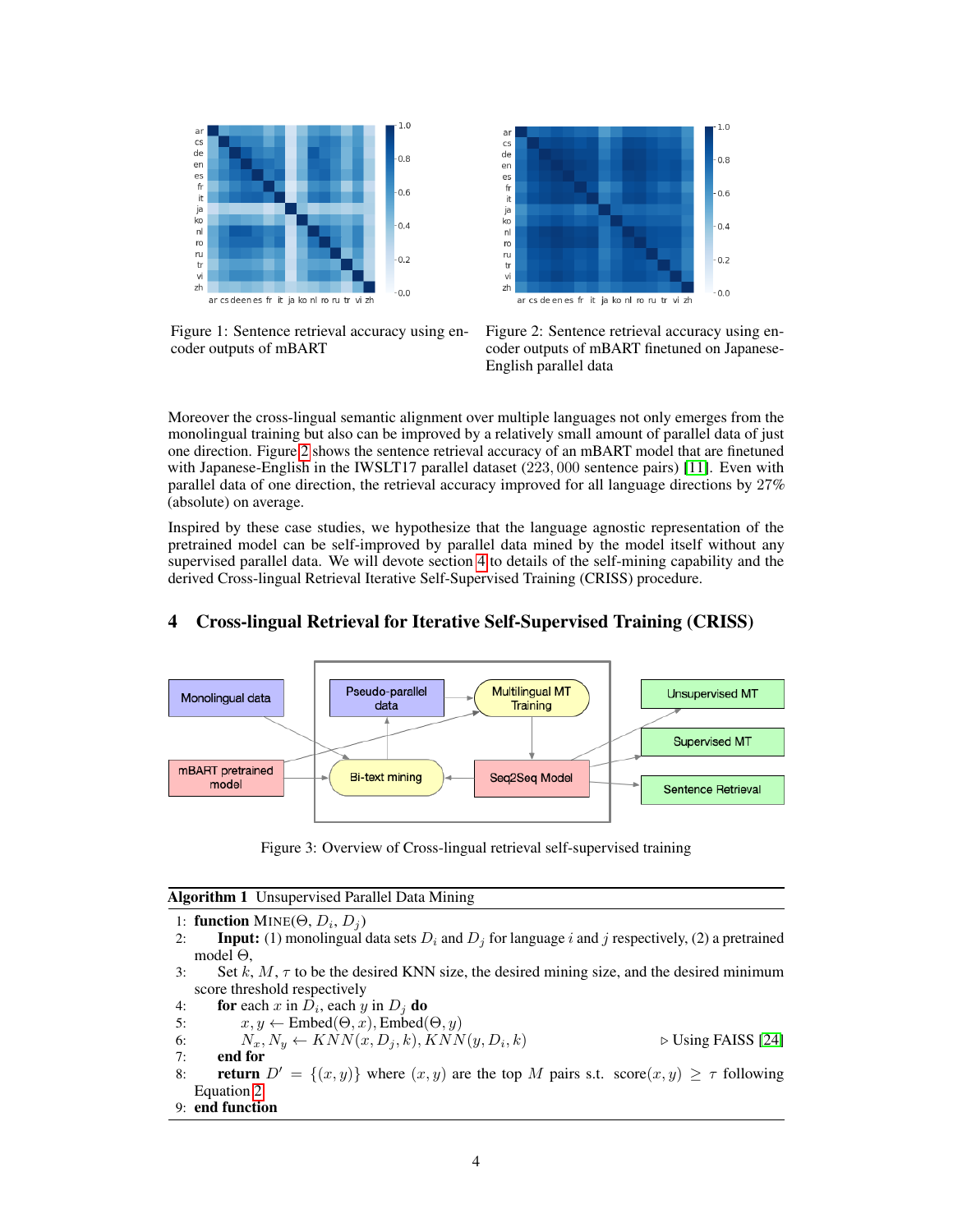#### <span id="page-4-2"></span>Algorithm 2 CRISS training

1: **Input:** (1) monolingual data from N languages  $\{D_n\}_{n=1}^N$ , (2) a pretrained mBART model  $\Psi$ , (3) total number of iterations T 2: Initialize  $\Theta \leftarrow \Psi, t = 0$ 3: while  $t < T$  do 4: **for** every language pairs  $(i, j)$  where  $i \neq j$   $\bf{do}$ 5:  $D'_{i,j} \leftarrow \text{Mine}(\Theta, D_i, D_j)$   $\triangleright$  Algorithm [1](#page-3-2) 6: end for 7:  $\Theta \leftarrow \text{MultipigualTrain}(\Psi, \{D'_{i,j} \mid i \neq j\}) \triangleright \text{Note: Train from the initial mBART model } \Psi$ 8: end while

In this section, we make use the of the language agnostic representation from mBART described in Section [3](#page-2-0) to mine parallel data from a collection of monolingual data. The mined parallel data is then used to further improve the cross-lingual alignment performance of the pretrained model. The mining and improving processes are repeated multiple times to improve the performance of retrieval, unsupervised and supervised multilingual translation tasks as depicted in Figure [3](#page-3-3) using Algorithm [2.](#page-4-2)

Unsupervised parallel data mining To mine parallel data without supervised signals, we employ the margin function formulation [\[5,](#page-9-5) [6,](#page-9-4) [49\]](#page-12-5) based on  $K$  nearest neighbors (KNN) to score and rank pairs of sentences from any two languages. Let  $x$  and  $y$  be the vector representation of two sentences in languages i and j respectively, we score the semantic similarity of x and y using a ratio margin function [\[5\]](#page-9-5) defined as the following:

<span id="page-4-1"></span>
$$
\text{score}(x, y) = \frac{\cos(x, y)}{\sum_{z \in N_x} \frac{\cos(x, z)}{2k} + \sum_{z \in N_y} \frac{\cos(z, y)}{2k}} \tag{2}
$$

where  $N_x$  is the KNN neighborhood of x in the monolingual dataset of y's language; and  $N_y$  is the KNN neighborhood of y in the monolingual dataset x's language. The margin scoring function can be interpreted as a cosine score normalized by average distances (broadly defined) to the margin regions established by the cross-lingual KNN neighborhoods of the source and target sentences respectively. The KNN distance metrics are defined by  $cos(x, y)$ . We use FAISS [\[24\]](#page-10-11) — a distributed dense vector similarity search library — to simultaneously search for all neighborhoods in an efficient manner at billion-scale. Thus we obtain the mining Algorithm [1.](#page-3-2)

We find that in order to train a multilingual model that can translate between  $N$  languages, we don't need to mine the training data for all  $N * (N - 1)$  language pairs, but only a subset of them. This can be explained by our earlier finding that finetuning on one pair of parallel data helps improve the cross-lingual alignment between every language pair.

**Iteratively mining and multilingual training** Building on the unsupervised mining capability of the pretrained model (Algorithm [1\)](#page-3-2), we can conduct iteratively mining and multilingual training procedure (Algorithm [2\)](#page-4-2) to improve the pretrained models for both mining and downstream tasks. In Algorithm [2,](#page-4-2) we repeat mining and multilingual training  $T$  times. On multilingual training, we simply augment each mined pair  $(x, y)$  of sentences by adding a target language token at the beginning of y to form a target language token augmented pair  $(x, y')$ . We then aggregate all mined pairs  $\{(x, y')\}$ of the mined language pairs into a single data set to train a standard seq2seq machine translation transformer models [\[53\]](#page-12-13) from the pretrained mBART model. To avoid overfitting to the noisy mined data, at each iteration we always refine from the original monolingual trained mBART model but only update the mined dataset using the improved model (line [7](#page-4-2) of Algorithm [2\)](#page-4-2).

#### <span id="page-4-0"></span>5 Experiment Evaluation

We pretrained an mBART model with Common Crawl dataset constrained to the 25 languages as in [\[34\]](#page-11-4) for which we have evaluation data. We also employ the same model architecture, the same BPE pre-processing and adding the same set of language tokens as in [\[34\]](#page-11-4). We keep the same BPE vocab and the same model architecture throughout pretraining and downstream tasks.

On mining monolingual data, we use the same text extraction process as described in [\[49\]](#page-12-5) to get the monolingual data to mine from, which is a curated version of the Common Crawl corpus. We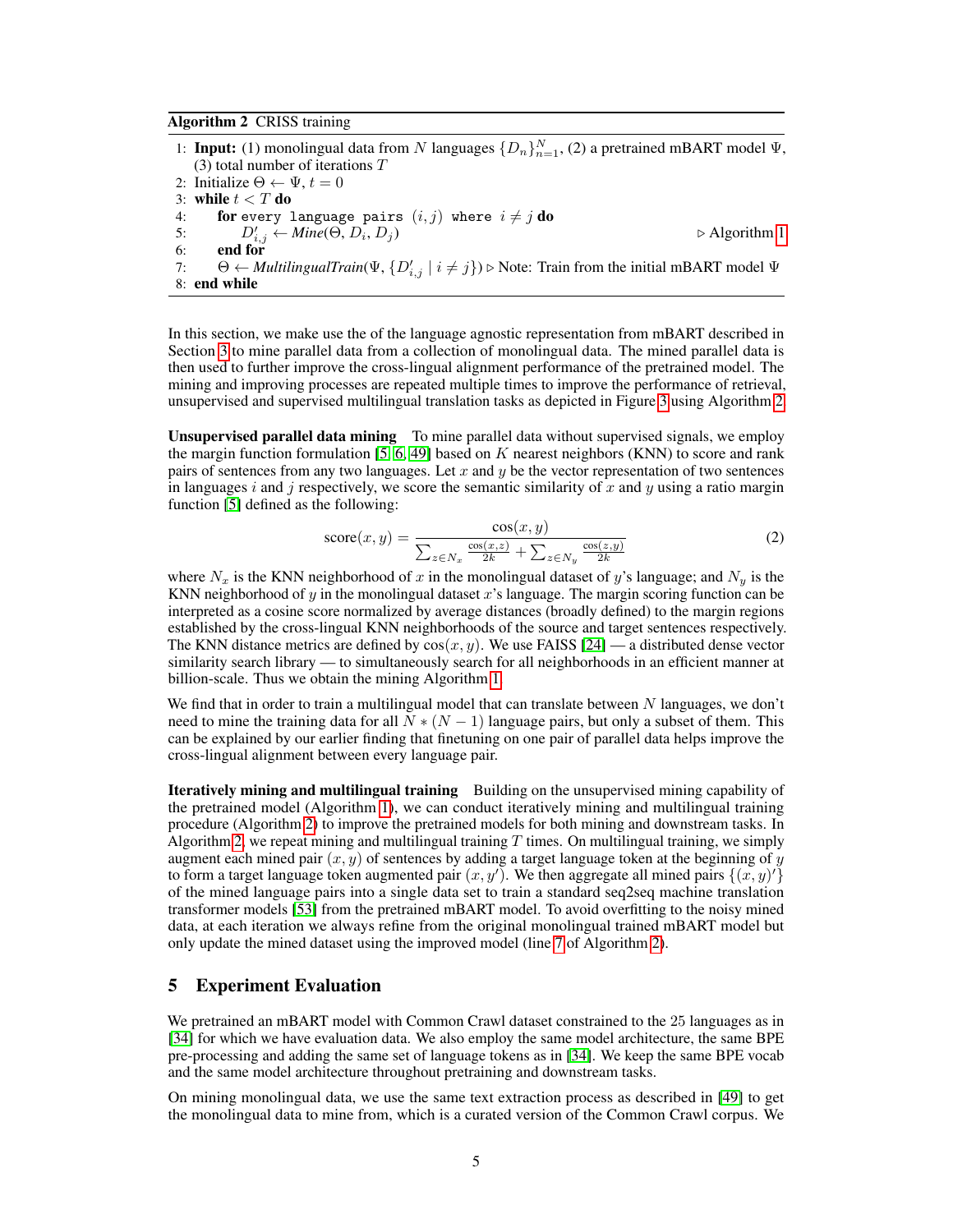refer the reader to [\[49,](#page-12-5) [56\]](#page-12-14) for a detailed description of how the monolingual data are preprocessed. For faster mining, we subsample the resulting common crawl data to 100 million sentences in each language. For low resources, we may have fewer than 100 million monolingual sentences. The statistics of monolingual data used are included in the supplementary materials.

We set the  $K = 5$  for the KNN neighborhood retrieval for the margin score functions (Equation [2\)](#page-4-1). In each iteration, we tune the margin score threshold based on validation BLEU on a sampled validation set of size 2000. The sizes of mined bi-text in each iteration are included in the supplementary materials.

Our default configuration mines sentences to and from English, Hindi, Spanish, and Chinese, for a total of 90 languages pairs (180 language directions) instead of all 300 language pairs (600 directions) for the 25 languages.

With the mined 180 directions parallel data, we then train the multilingual transformer model for maximum 20, 000 steps using label-smoothed cross-entropy loss as described in Algorithm [2.](#page-4-2) We sweep for the best maximum learning rate using validation BLEUs.

After pretraining, the same model are evaluated with three tasks: sentence retrieval, unsupervised machine translation, and supervised machine translation tasks. For supervised machine translation, we use CRISS model to initialize the weights to train models for supervised machine translation.

#### 5.1 Unsupervised Machine Translation

We evaluate CRISS on unsupervised neural machine translation benchmarks that cover both low resource and high resource language directions. For English-French we use WMT'14, for English-German and English-Romanian we use WMT'16 test data, and for English-Nepali and English-Sinhala we use Flores test set [\[21\]](#page-10-12). For decoding in both the unsupervised and supervised machine translation tasks, we use beam-search with beam size 5, and report the final results in BLEU [\[40\]](#page-11-14). To be consistent with previous literature, we used multi-bleu. $p1<sup>4</sup>$  $p1<sup>4</sup>$  $p1<sup>4</sup>$  for evaluation.

As shown in Table [1,](#page-5-1) on these unsupervised benchmarks the CRISS model overperforms state-ofthe-art in 9 out of 10 language directions. Our approach works well on dissimilar language pairs, achieving 14.4 BLEU on Nepali-English (improving 4.4 BLEU compared to previous method), and 13.6 BLEU on Sinhala-English (improving 5.4 BLEU compared to previous method). On similar language pairs, we also improved Romanian-English from 33.6 to 37.6 BLEU, German-English from 35.5 to 37.1 BLEU. We also report translation quality for other language pairs that do not have previous benchmark in the supplementary materials.

<span id="page-5-1"></span>

| Direction               | en-de | de-en | en-fr | fr-en             | en-ne                    | ne-en                    | en-ro | ro-en | en-si | si-en |
|-------------------------|-------|-------|-------|-------------------|--------------------------|--------------------------|-------|-------|-------|-------|
| <b>CMLM</b> [47]        | 27.9  | 35.5  | 34.9  | 34.8              | $\overline{\phantom{0}}$ | $\overline{\phantom{0}}$ | 34.7  | 33.6  |       |       |
| XLM[15]                 | 27.0  | 34.3  | 33.4  | 33.0              | 0.1                      | 0.5                      | 33.3  | 31.8  | 0.1   | 0.1   |
| <b>MASS</b> [51]        | 28.3  | 35.2  | 37.5  | 34.9              | ÷,                       | ۰                        | 35.2  | 33.1  |       |       |
| D <sub>2</sub> GPO [33] | 28.4  | 35.6  | 37.9  | 34.9              | $\overline{a}$           | $\overline{\phantom{0}}$ | 36.3  | 33.4  |       |       |
| mBART $[34]$            | 29.8  | 34    |       | $\qquad \qquad -$ | 4.4                      | 10.0                     | 35.0  | 30.5  | 3.9   | 8.2   |
| CRISS Iter 1            | 21.6  | 28.0  | 27.0  | 29.0              | 2.6                      | 6.7                      | 24.9  | 27.9  | 1.9   | 6     |
| CRISS Iter 2            | 30.8  | 36.6  | 37.3  | 36.2              | 4.2                      | 12.0                     | 34.1  | 36.5  | 5.2   | 12.9  |
| CRISS Iter 3            | 32.1  | 37.1  | 38.3  | 36.3              | 5.5                      | 14.5                     | 35.1  | 37.6  | 6.0   | 14.5  |

Table 1: Unsupervised machine translation. CRISS outperforms other unsupervised methods in 9 out of 10 directions. Results on mBART supervised finetuning listed for reference.

#### 5.2 Tatoeba: Similarity Retrieval

We use the Tatoeba dataset [\[6\]](#page-9-4) to evaluate the cross-lingual alignment quality of CRISS model following the evaluation procedure specified in the XTREME benchmark [\[23\]](#page-10-14).

As shown in Table [2,](#page-6-1) compared to other pretraining approaches that don't use parallel data, CRISS outperforms state-of-the-art by a large margin, improving all 16 languages by an average of 21.5% in

<span id="page-5-0"></span><sup>4</sup> https://github.com/moses-smt/mosesdecoder/blob/master/ scripts/generic/multi-bleu.perl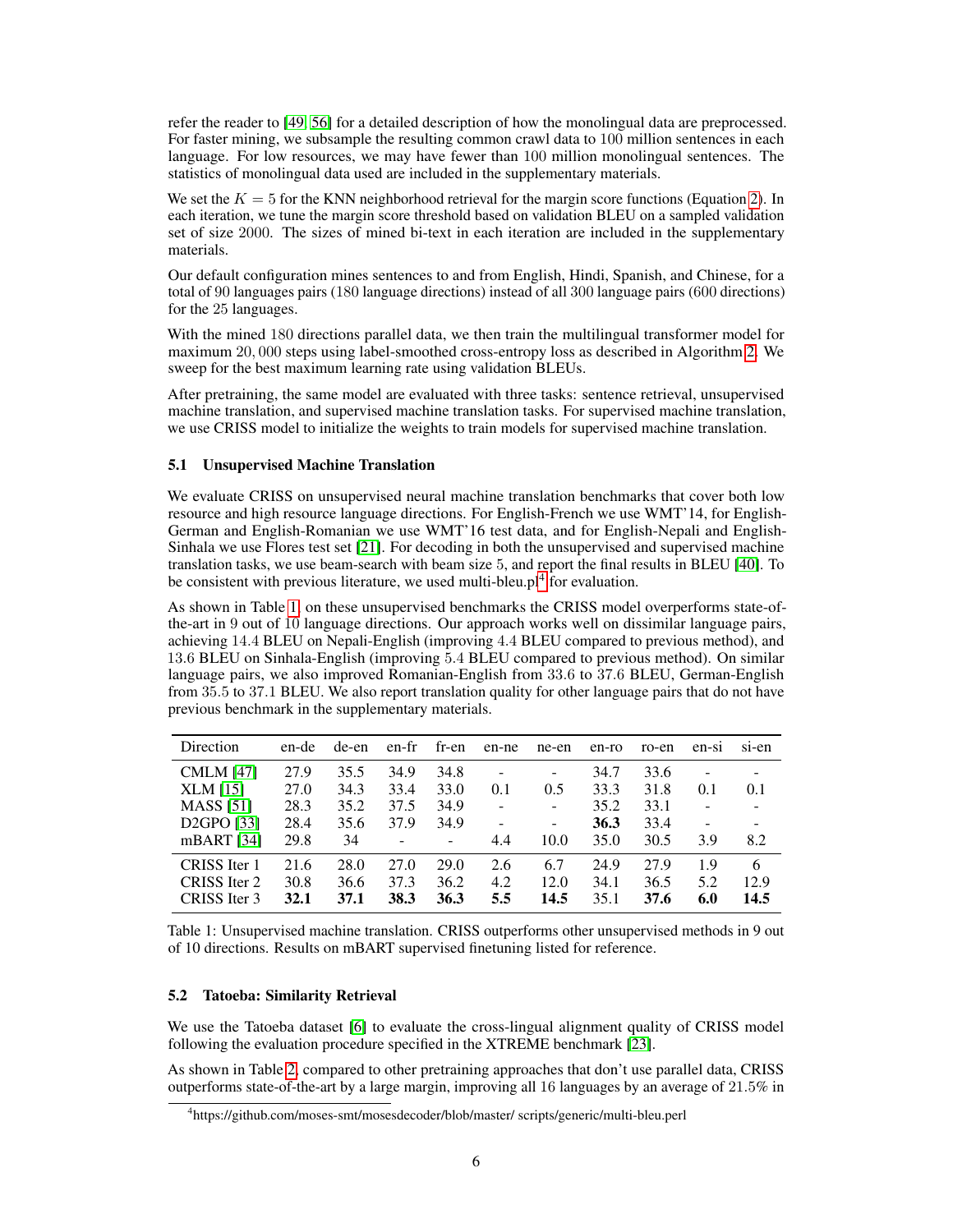<span id="page-6-1"></span>

| Language               | ar   | de   | es   | et   | fi   | $_{\rm fr}$ | hi   | it          |
|------------------------|------|------|------|------|------|-------------|------|-------------|
| <b>XLMR</b> [14]       | 47.5 | 88.8 | 75.7 | 52.2 | 71.6 | 73.7        | 72.2 | 68.3        |
| mBART $[34]$           | 39   | 86.8 | 70.4 | 52.7 | 63.5 | 70.4        | 44   | 68.6        |
| CRISS Iter 1           | 72   | 97.5 | 92.9 | 85.6 | 88.9 | 89.1        | 86.8 | 88.7        |
| CRISS Iter 2           | 76.4 | 98.4 | 95.4 | 90   | 92.2 | 91.8        | 91.3 | 91.9        |
| CRISS Iter 3           | 78.0 | 98.0 | 96.3 | 89.7 | 92.6 | 92.7        | 92.2 | 92.5        |
| LASER (supervised) [6] | 92.2 | 99   | 97.9 | 96.6 | 96.3 | 95.7        | 95.2 | 95.2        |
|                        |      |      |      |      |      |             |      |             |
| Language               | ja   | kk   | ko   | nl   | ru   | tr          | vi   | zh          |
| <b>XLMR</b> [14]       | 60.6 | 48.5 | 61.4 | 80.8 | 74.1 | 65.7        | 74.7 | 68.3 (71.6) |
| $mBART$ [34]           | 24.9 | 35.1 | 42.1 | 80   | 68.4 | 51.2        | 63.9 | 14.8        |
| CRISS Iter 1           | 76.8 | 67.7 | 77.4 | 91.5 | 89.9 | 86.9        | 89.9 | 69          |
| CRISS Iter 2           | 84.8 | 74.6 | 81.6 | 92.8 | 90.9 | 92          | 92.5 | 81          |
| CRISS Iter 3           | 84.6 | 77.9 | 81.0 | 93.4 | 90.3 | 92.9        | 92.8 | 85.6        |

Table 2: Sentence retrieval accuracy on Tatoeba; XLMR results are the previous SOTA (except zh where mBERT is the SOTA). LASER is a supervised method listed for reference

absolute accuracy. Our approach even beats the state-of-the-art supervised approach [\[6\]](#page-9-4) in Kazakh, improving accuracy from 17.39% to 77.9%. This shows the potential of our work to improve translation for language pairs with little labeled parallel training data.

#### 5.3 Supervised Machine Translation

For the supervised machine translation task, we use the same benchmark data as in mBART [\[34\]](#page-11-4). We finetune models learned from CRISS iteration 1, 2, and 3 on supervised training data of each bilingual direction. For all directions, we use 0.3 dropout rate, 0.2 label smoothing, 2500 learning rate warm-up steps,  $3e - 5$  maximum learning rate. We use a maximum of  $40K$  training steps, and final models are selected based on best valid loss. As shown in Table [3,](#page-7-0) CRISS improved upon mBART on low resource directions such as Gujarati-English (17.7 BLEU improvement), Kazakh-English (5.9 BLEU improvement), Nepali-English (4.5 BLEU improvement). Overall, we improved 26 out of 34 directions, with an average improvement of 1.8 BLEU.

## <span id="page-6-0"></span>6 Ablation Studies

We conduct ablation studies to understand the key ingredients of our methods: the pretrained language model, the performance implications of bilingual training versus multilingual training, and the number of pivot languages used to mine parallel data.

#### 6.1 Starting from bilingual pretrained models

To study the benefits of the iterative mining-training procedure on a single language pair (ignoring the effects of multilingual data), we run the CRISS procedure on the English-Romanian language pair. We start with the mBART02 checkpoint trained on English-Romanian monolingual data [\[34\]](#page-11-4), and apply the CRISS procedure for two iterations. As shown in Table [4](#page-7-1) and [5,](#page-7-1) the CRISS procedure does work on a single language pair, improving both unsupervised machine translation quality, and sentence retrieval accuracy over time. Moreover, the sentence retrieval accuracy on bilingual CRISS-EnRo is higher than that of CRISS25, but the unsupervised machine translation results for CRISS25 are higher. We hypothesize that CRISS-EnRo can mine higher quality English-Romanian pseudo-parallel data, since the the encoder can specialize in representing these two languages. However, CRISS25 can utilize more pseudo-parallel data from other directions, which help it achieve better machine translation results.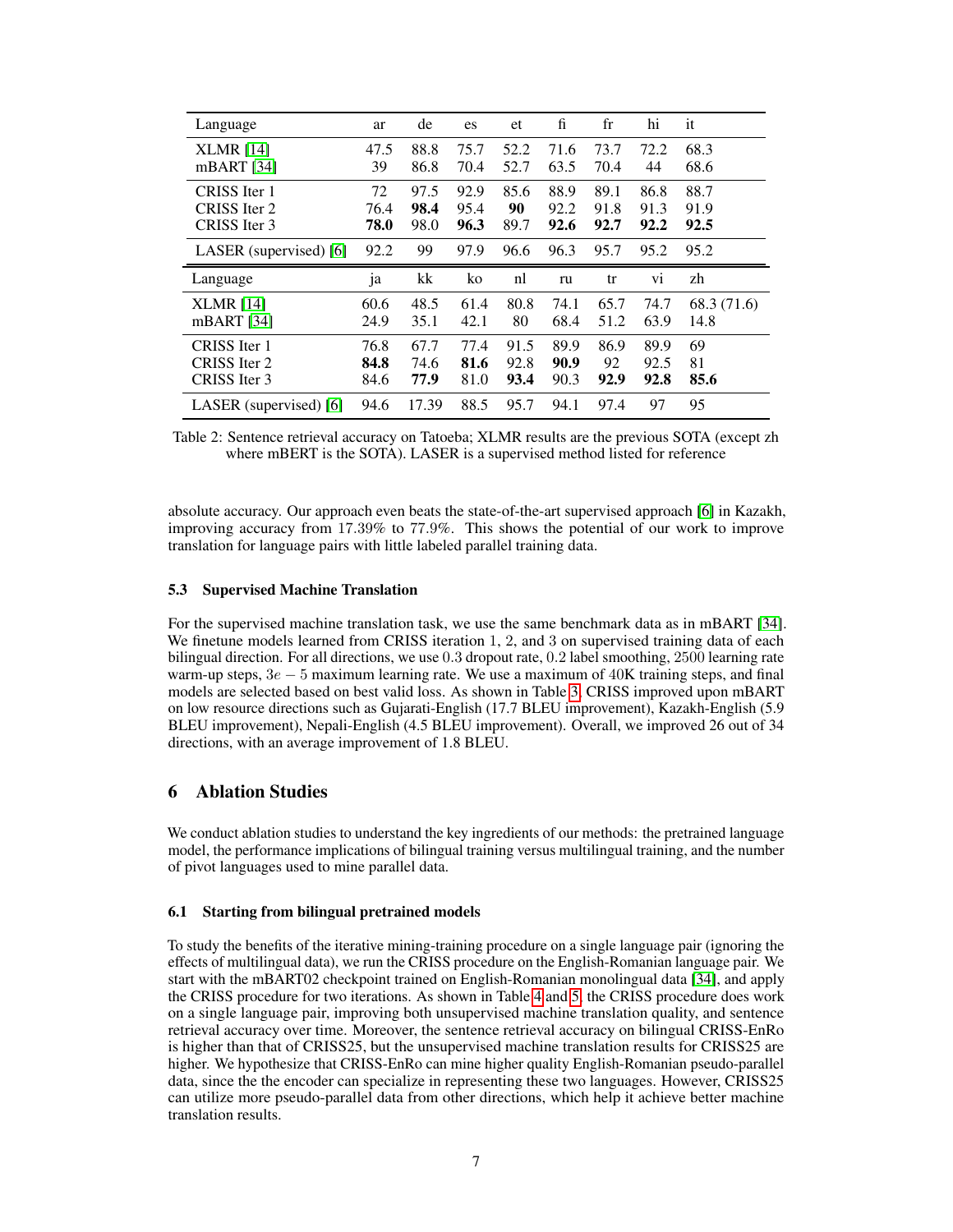<span id="page-7-0"></span>

| Direction    | en-ar | en-et | en-fi | en-gu | en-it | en-ja | en-kk | en-ko   | en-lt |
|--------------|-------|-------|-------|-------|-------|-------|-------|---------|-------|
| mBART        | 21.6  | 21.4  | 22.3  | 0.1   | 34    | 19.1  | 2.5   | 22.6    | 15.3  |
| CRISS Iter 1 | 21.7  | 19.6  | 22.1  | 8.1   | 34.5  | 19.1  | 3.4   | 22.3    | 14.4  |
| CRISS Iter 2 | 21.8  | 20.4  | 22.6  | 11.8  | 34.6  | 19.5  | 3.9   | 22.5    | 15.5  |
| CRISS Iter 3 | 21.8  | 21    | 23.5  | 16.9  | 35.2  | 19.1  | 4.3   | 22.5    | 15.7  |
| Direction    | en-lv | en-my | en-ne | en-nl | en-ro | en-si | en-tr | $en-vi$ |       |
| mBART25      | 15.9  | 36.9  | 7.1   | 34.8  | 37.7  | 3.3   | 17.8  | 35.4    |       |
| CRISS Iter 1 | 14.1  | 36.6  | 7.8   | 34.9  | 37.6  | 3.7   | 22.4  | 35.2    |       |
| CRISS Iter 2 | 15.1  | 36.7  | 8.5   | 35    | 38.1  | 4     | 22.6  | 35.2    |       |
| CRISS Iter 3 | 15.5  | 37.2  | 8.8   | 35.9  | 38.2  | 4     | 22.6  | 35.3    |       |
| Direction    | ar-en | et-en | fi-en | gu-en | it-en | ja-en | kk-en | ko-en   | lt-en |
| mBART        | 37.6  | 27.8  | 28.5  | 0.3   | 39.8  | 19.4  | 7.4   | 24.6    | 22.4  |
| CRISS Iter 1 | 37.6  | 26.4  | 27.7  | 8.1   | 40    | 18.7  | 9.8   | 24.1    | 22.6  |
| CRISS Iter 2 | 37.4  | 27.7  | 28.1  | 15.6  | 40    | 19    | 12.5  | 24.3    | 23.2  |
| CRISS Iter 3 | 38    | 27.6  | 28.5  | 18    | 40.4  | 18.5  | 13.2  | 24.4    | 23    |
| Direction    | lv-en | my-en | ne-en | nl-en | ro-en | si-en | tr-en | vi-en   |       |
| mBART        | 19.3  | 28.3  | 14.5  | 43.3  | 37.8  | 13.7  | 22.5  | 36.1    |       |
| CRISS Iter 1 | 19    | 28    | 14.5  | 43.3  | 37.4  | 14.3  | 22.3  | 36.2    |       |
| CRISS Iter 2 | 19.7  | 28.1  | 18    | 43.5  | 38.1  | 15.7  | 22.9  | 36.7    |       |
| CRISS Iter 3 | 20.1  | 28.6  | 19    | 43.5  | 38.5  | 16.2  | 22.2  | 36.9    |       |

Table 3: Supervised machine translation downstream task

<span id="page-7-1"></span>

| Direction         | en-ro | ro-en | Direction         | Retrieval Accuracy |
|-------------------|-------|-------|-------------------|--------------------|
| CRISS-EnRo Iter 1 | 30.1  | 32.2  | CRISS-EnRo Iter 1 | 98.3               |
| CRISS-EnRo Iter 2 | 33.9  | 35    | CRISS-EnRo Iter 2 | 98.6               |
| CRISS25 Iter 1    | 24.9  | 27.9  | CRISS25 Iter 1    | 97.8               |
| CRISS25 Iter 2    | 34 1  | 36.5  | CRISS25 Iter 2    | 98.5               |

Table 4: Unsupservised machine translation results on CRISS starting from bilingual pretrained models

Table 5: Sentence retrieval on WMT'16 English-Romanian test set

#### 6.2 Multilingual Training versus Bilingual Training

Multilingual training is known to help improve translation quality for low resource language directions. Since we only use mined pseudo-parallel data at finetuning step, every language direction is essentially low-resource. We ran experiments to confirm that finetuning multilingually help with translation quality for every direction. Here, we use mBART25 encoder outputs to mine parallel data for 24 from-English and 24 to-English directions. For the bilingual config, we finetune 48 separate models using only bilingual pseudo-parallel data for each direction. For the multilingual config, we combine all 48 directions data and finetune a single multilingual model. As we can see in Figure [5](#page-8-1) and Figure [6](#page-8-2) multilingual finetuning performs better in general<sup>[5](#page-7-2)</sup> and particularly on to-English directions.

#### 6.3 Number of Pivot Languages

In this section, we explore how choosing the number of language directions to mine and finetune affect the model performance. [\[6\]](#page-9-4) found that using two target languages was enough to make the sentence embedding space aligned. Unlike their work which requires parallel training data, we are not limited by the amount of labeled data, and can mine for pseudo-parallel data in every language direction. However, our experiments show that there is limited performance gain by using more than 2 pivot languages. We report the translation quality and sentence retrieval accuracy of 1st iteration

<span id="page-7-2"></span><sup>&</sup>lt;sup>5</sup>en-cs direction is an outlier which is worth further investigation.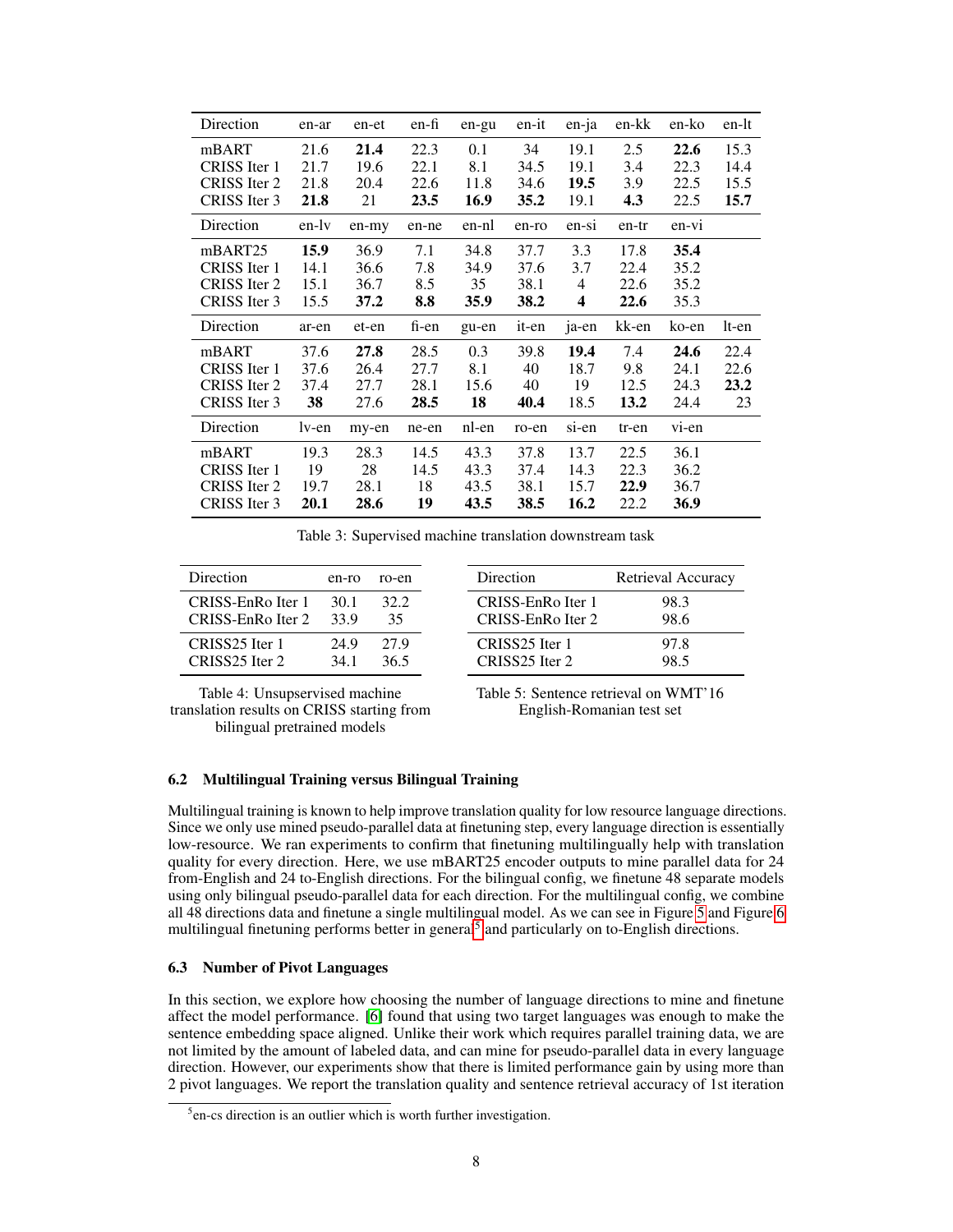<span id="page-8-1"></span>

Figure 4: Bilingual versus Multingual: x-En

Figure 5: Bilingual versus Multingual: En-x

CRISS trained with 1 pivot language (English), 2 pivot languages (English, Spanish), and 4 pivot languages (English, Spanish, Hindi, Chinese).

<span id="page-8-2"></span>

Figure 6: Pivot languages ablation: x-En MT

Figure 7: Pivot languages ablation: En-x MT

Note that the embedding space are already well aligned even with 1 pivot language because of the emergent alignment in multilingual denoising autoencoder training, and because we jointly train the from-English and to-English directions in the same model. We observe that the average translation quality and sentence retrieval accuracy improve slightly as we increase the number of pivot languages. Since using more pivot languages will increase the computational cost linearly in the mining stage, we used 4 pivot languages in the final version.

## <span id="page-8-0"></span>7 Conclusion

We introduced a new self-supervised training approach that iteratively combine mining and multilingual training procedures to achieve state-of-the-art performances in unsupervised machine translation and sentence retrieval. The proposed approach achieved these results even though we artificially limited the amount of unlabeled data we used. Future work should explore (1) a thorough analysis and theoretical understanding on how the language agnostic representation arises from denoising pretrainining, (2) whether the same approach can be extended to pretrain models for non-seq2seq applications, e.g. unsupervised structural discovery and alignment, and (3) whether the learned cross-lingual representation can be applied to other other NLP and non-NLP tasks and how.

## Broader Impact

Our work advances the state-of-the-art in unsupervised machine translation. For languages where labelled parallel data is hard to obtain, training methods that better utilize unlabeled data is key to unlocking better translation quality. This technique contributes toward the goal of removing language barriers across the world, particularly for the community speaking low resource languages. However, the goal is still far from being achieved, and more efforts from the community is needed for us to get there.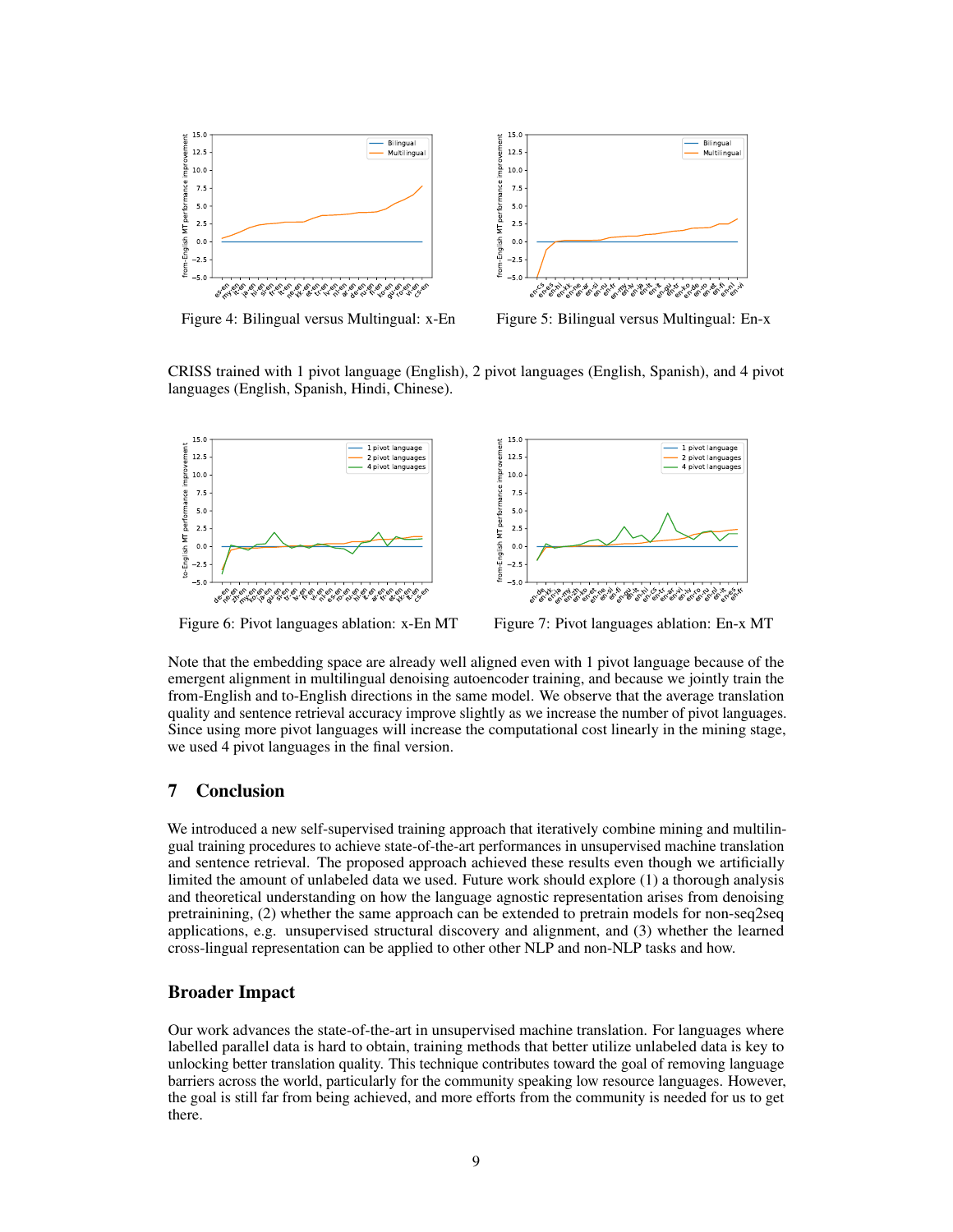One common pitfall of mining-based techniques in machine translation systems, however, is that they tend to retrieve similar-but-not-exact matches. For example, since the terms "US" and "Canada" tends to appear in similar context, the token embedding for them could be close to each other, then at mining stage it could retrieve "I want to live in the US" as the translation instead of "I want to live in Canada". If the translation is over-fitted to these mined data, it could repeat the same mistake. We advise practitioners who apply mining-based techniques in production translation systems to be aware of this issue.

More broadly the monolingual pretraining method could heavily be influenced by the crawled data. We will need to carefuly study the properties of the trained models and how they response to data bias such as profanity. In general, we need to further study historical biases and possible malicious data pollution attacks in the crawled data to avoid undesired behaviors of the learned models.

#### Acknowledgments and Disclosure of Funding

We thank Angela Fan, Vishrav Chaudhary, Don Husa, Alexis Conneau, and Veselin Stoyanov for their valuable and constructive suggestions during the planning and development of this research work.

#### References

- <span id="page-9-0"></span>[1] Hanan Aldarmaki and Mona Diab. Context-aware cross-lingual mapping. In *Proceedings of the 2019 Conference of the North American Chapter of the Association for Computational Linguistics: Human Language Technologies, Volume 1 (Long and Short Papers)*, pages 3906–3911, 2019.
- <span id="page-9-1"></span>[2] Mikel Artetxe, Gorka Labaka, and Eneko Agirre. Learning principled bilingual mappings of word embeddings while preserving monolingual invariance. In *Proceedings of the 2016 Conference on Empirical Methods in Natural Language Processing*, pages 2289–2294, 2016.
- <span id="page-9-2"></span>[3] Mikel Artetxe, Gorka Labaka, and Eneko Agirre. A robust self-learning method for fully unsupervised cross-lingual mappings of word embeddings. In *Proceedings of the 56th Annual Meeting of the Association for Computational Linguistics (Volume 1: Long Papers)*, pages 789–798, Melbourne, Australia, July 2018. Association for Computational Linguistics.
- <span id="page-9-3"></span>[4] Mikel Artetxe, Gorka Labaka, and Eneko Agirre. Bilingual lexicon induction through unsupervised machine translation. In *Proceedings of the 57th Annual Meeting of the Association for Computational Linguistics*, pages 5002–5007, 2019.
- <span id="page-9-5"></span>[5] Mikel Artetxe and Holger Schwenk. Margin-based parallel corpus mining with multilingual sentence embeddings. In *Proceedings of the 57th Annual Meeting of the Association for Computational Linguistics*, pages 3197–3203, 2019.
- <span id="page-9-4"></span>[6] Mikel Artetxe and Holger Schwenk. Massively multilingual sentence embeddings for zero-shot crosslingual transfer and beyond. *Transactions of the Association for Computational Linguistics*, 7:597–610, 2019.
- <span id="page-9-8"></span>[7] Loïc Barrault, Ondřej Bojar, Marta R Costa-jussà, Christian Federmann, Mark Fishel, Yvette Graham, Barry Haddow, Matthias Huck, Philipp Koehn, Shervin Malmasi, et al. Findings of the 2019 conference on machine translation (wmt19). In *Proceedings of the Fourth Conference on Machine Translation (Volume 2: Shared Task Papers, Day 1)*, pages 1–61, 2019.
- <span id="page-9-6"></span>[8] Ondřej Bojar, Christian Buck, Chris Callison-Burch, Christian Federmann, Barry Haddow, Philipp Koehn, Christof Monz, Matt Post, Radu Soricut, and Lucia Specia. Findings of the 2013 Workshop on Statistical Machine Translation. In *Proceedings of the Eighth Workshop on Statistical Machine Translation*, pages 1–44, Sofia, Bulgaria, August 2013. Association for Computational Linguistics.
- <span id="page-9-9"></span>[9] Ondřej Bojar, Rajen Chatterjee, Christian Federmann, Yvette Graham, Barry Haddow, Matthias Huck, Antonio Jimeno Yepes, Philipp Koehn, Varvara Logacheva, Christof Monz, et al. Findings of the 2016 conference on machine translation. In *Proceedings of the First Conference on Machine Translation: Volume 2, Shared Task Papers*, pages 131–198, 2016.
- <span id="page-9-7"></span>[10] Ondřej Bojar, Christian Federmann, Mark Fishel, Yvette Graham, Barry Haddow, Philipp Koehn, and Christof Monz. Findings of the 2018 conference on machine translation (WMT18). In *Proceedings of the Third Conference on Machine Translation: Shared Task Papers*, pages 272–303, Belgium, Brussels, October 2018. Association for Computational Linguistics.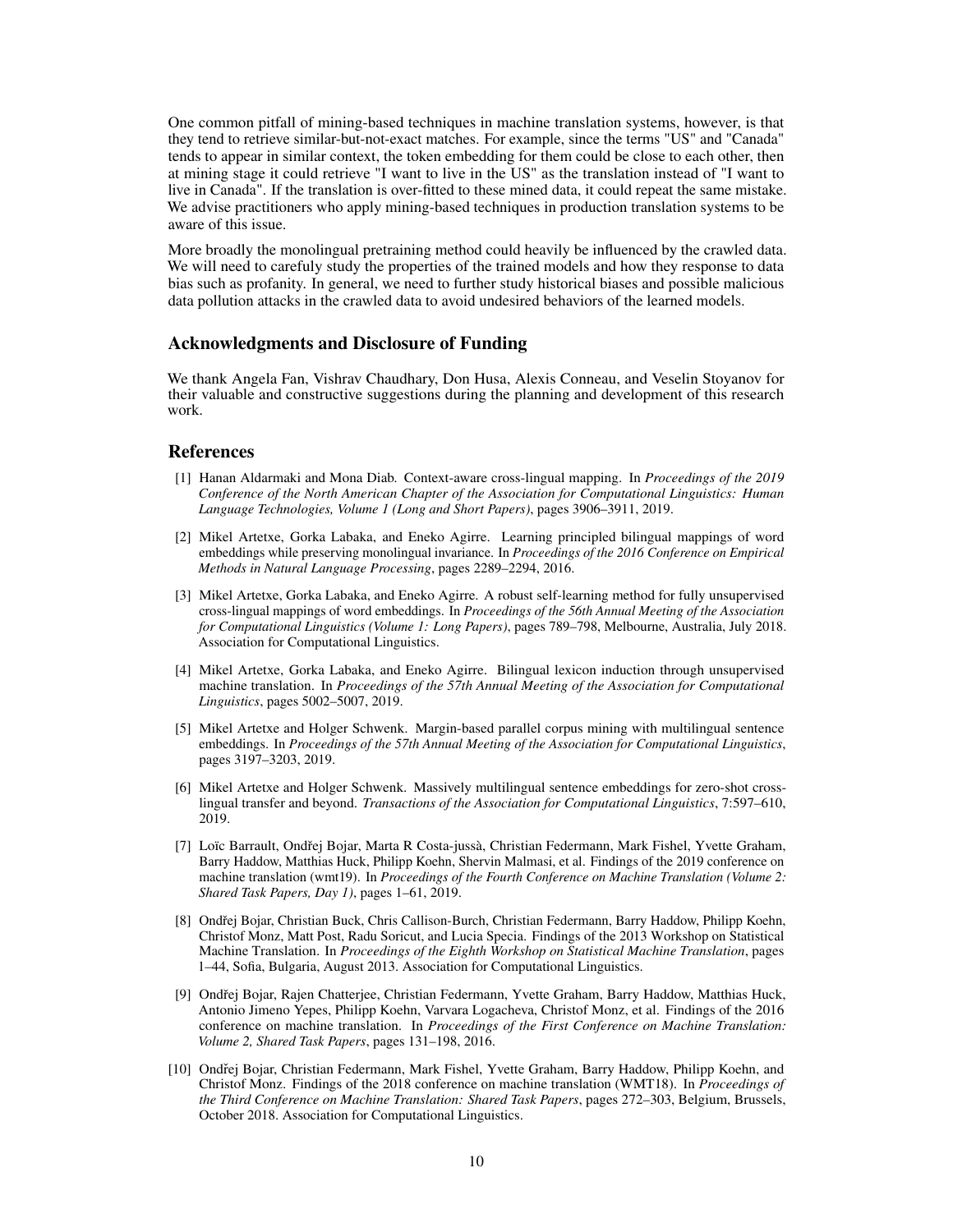- <span id="page-10-10"></span>[11] Mauro Cettolo, Marcello Federico, Luisa Bentivogli, Niehues Jan, Stüker Sebastian, Sudoh Katsuitho, Yoshino Koichiro, and Federmann Christian. Overview of the IWSLT 2017 evaluation campaign. In *International Workshop on Spoken Language Translation*, pages 2–14, 2017.
- <span id="page-10-16"></span>[12] Mauro Cettolo, Jan Niehues, Sebastian Stüker, Luisa Bentivogli, R. Cattoni, and Marcello Federico. The iwslt 2015 evaluation campaign. 2015.
- <span id="page-10-4"></span>[13] Vishrav Chaudhary, Yuqing Tang, Francisco Guzmán, Holger Schwenk, and Philipp Koehn. Low-resource corpus filtering using multilingual sentence embeddings. In *Proceedings of the Fourth Conference on Machine Translation (Volume 3: Shared Task Papers, Day 2)*, pages 261–266, 2019.
- <span id="page-10-1"></span>[14] Alexis Conneau, Kartikay Khandelwal, Naman Goyal, Vishrav Chaudhary, Guillaume Wenzek, Francisco Guzmán, Edouard Grave, Myle Ott, Luke Zettlemoyer, and Veselin Stoyanov. Unsupervised cross-lingual representation learning at scale. *arXiv preprint arXiv:1911.02116*, 2019.
- <span id="page-10-13"></span>[15] Alexis Conneau and Guillaume Lample. Cross-lingual language model pretraining. In *Advances in Neural Information Processing Systems*, pages 7057–7067, 2019.
- <span id="page-10-0"></span>[16] Jacob Devlin, Ming-Wei Chang, Kenton Lee, and Kristina Toutanova. BERT: Pre-training of deep bidirectional transformers for language understanding. In *Proceedings of the 2019 Conference of the North American Chapter of the Association for Computational Linguistics: Human Language Technologies, Volume 1 (Long and Short Papers)*, pages 4171–4186, Minneapolis, Minnesota, June 2019. Association for Computational Linguistics.
- <span id="page-10-7"></span>[17] Li Dong, Nan Yang, Wenhui Wang, Furu Wei, Xiaodong Liu, Yu Wang, Jianfeng Gao, Ming Zhou, and Hsiao-Wuen Hon. Unified language model pre-training for natural language understanding and generation. *arXiv preprint arXiv:1905.03197*, 2019.
- <span id="page-10-9"></span>[18] Xavier Garcia, Pierre Foret, Thibault Sellam, and Ankur P Parikh. A multilingual view of unsupervised machine translation. *arXiv preprint arXiv:2002.02955*, 2020.
- <span id="page-10-5"></span>[19] Mandy Guo, Qinlan Shen, Yinfei Yang, Heming Ge, Daniel Cer, Gustavo Hernandez Abrego, Keith Stevens, Noah Constant, Yun-Hsuan Sung, Brian Strope, et al. Effective parallel corpus mining using bilingual sentence embeddings. In *Proceedings of the Third Conference on Machine Translation: Research Papers*, pages 165–176, 2018.
- <span id="page-10-3"></span>[20] Kelvin Guu, Kenton Lee, Zora Tung, Panupong Pasupat, and Ming-Wei Chang. Realm: Retrievalaugmented language model pre-training. *arXiv preprint arXiv:2002.08909*, 2020.
- <span id="page-10-12"></span>[21] Francisco Guzmán, Peng-Jen Chen, Myle Ott, Juan Pino, Guillaume Lample, Philipp Koehn, Vishrav Chaudhary, and Marc'Aurelio Ranzato. The flores evaluation datasets for low-resource machine translation: Nepali–english and sinhala–english. In *Proceedings of the 2019 Conference on Empirical Methods in Natural Language Processing and the 9th International Joint Conference on Natural Language Processing (EMNLP-IJCNLP)*, pages 6100–6113, 2019.
- <span id="page-10-6"></span>[22] Viktor Hangya and Alexander Fraser. Unsupervised parallel sentence extraction with parallel segment detection helps machine translation. In *Proceedings of the 57th Annual Meeting of the Association for Computational Linguistics*, pages 1224–1234, 2019.
- <span id="page-10-14"></span>[23] Junjie Hu, Sebastian Ruder, Aditya Siddhant, Graham Neubig, Orhan Firat, and Melvin Johnson. Xtreme: A massively multilingual multi-task benchmark for evaluating cross-lingual generalization. *arXiv preprint arXiv:2003.11080*, 2020.
- <span id="page-10-11"></span>[24] Jeff Johnson, Matthijs Douze, and Hervé Jégou. Billion-scale similarity search with gpus. *IEEE Transactions on Big Data*, 2019.
- <span id="page-10-2"></span>[25] Urvashi Khandelwal, Omer Levy, Dan Jurafsky, Luke Zettlemoyer, and Mike Lewis. Generalization through memorization: Nearest neighbor language models. *arXiv preprint arXiv:1911.00172*, 2019.
- <span id="page-10-8"></span>[26] Huda Khayrallah, Hainan Xu, and Philipp Koehn. The JHU parallel corpus filtering systems for WMT 2018. In *Proceedings of the Third Conference on Machine Translation, Volume 2: Shared Task Papers*, pages 909–912, Belgium, Brussels, October 2018. Association for Computational Linguistics.
- <span id="page-10-15"></span>[27] Taku Kudo and John Richardson. Sentencepiece: A simple and language independent subword tokenizer and detokenizer for neural text processing. In *Proceedings of the 2018 Conference on Empirical Methods in Natural Language Processing: System Demonstrations*, pages 66–71, 2018.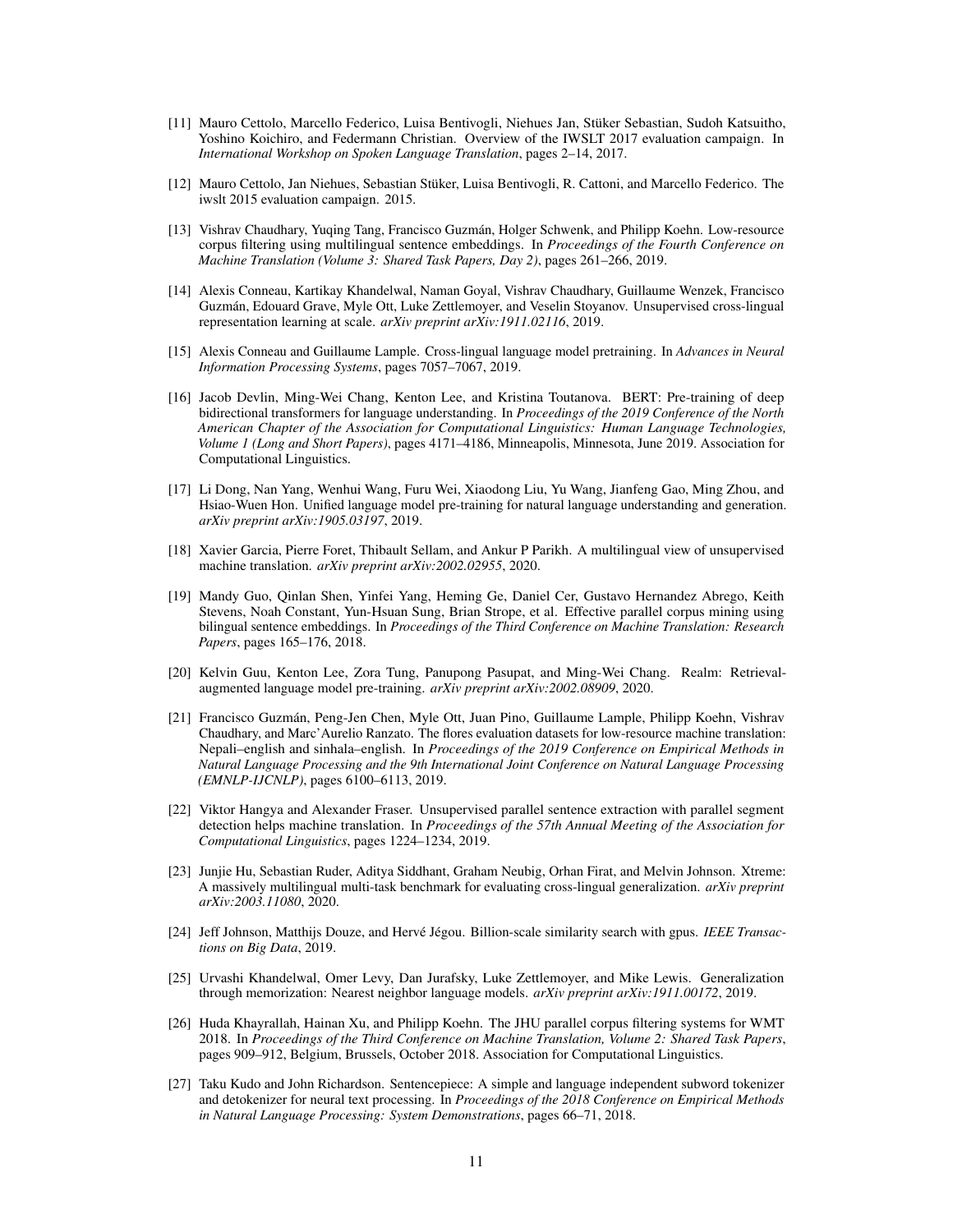- <span id="page-11-16"></span>[28] Anoop Kunchukuttan, Pratik Mehta, and Pushpak Bhattacharyya. The iit bombay english-hindi parallel corpus. In *Proceedings of the Eleventh International Conference on Language Resources and Evaluation (LREC 2018)*, 2018.
- <span id="page-11-9"></span>[29] Guillaume Lample and Alexis Conneau. Cross-lingual language model pretraining. *arXiv preprint arXiv:1901.07291*, 2019.
- <span id="page-11-10"></span>[30] Guillaume Lample, Alexis Conneau, Ludovic Denoyer, and Marc'Aurelio Ranzato. Unsupervised machine translation using monolingual corpora only. *arXiv preprint arXiv:1711.00043*, 2017.
- <span id="page-11-6"></span>[31] Guillaume Lample, Alexis Conneau, Marc'Aurelio Ranzato, Ludovic Denoyer, and Hervé Jégou. Word translation without parallel data. In *International Conference on Learning Representations*, 2018.
- <span id="page-11-0"></span>[32] Mike Lewis, Yinhan Liu, Naman Goyal, Marjan Ghazvininejad, Abdelrahman Mohamed, Omer Levy, Ves Stoyanov, and Luke Zettlemoyer. Bart: Denoising sequence-to-sequence pre-training for natural language generation, translation, and comprehension. *arXiv preprint arXiv:1910.13461*, 2019.
- <span id="page-11-11"></span>[33] Zuchao Li, Rui Wang, Kehai Chen, Masso Utiyama, Eiichiro Sumita, Zhuosheng Zhang, and Hai Zhao. Data-dependent gaussian prior objective for language generation. In *International Conference on Learning Representations*, 2019.
- <span id="page-11-4"></span>[34] Yinhan Liu, Jiatao Gu, Naman Goyal, Xian Li, Sergey Edunov, Marjan Ghazvininejad, Mike Lewis, and Luke Zettlemoyer. Multilingual denoising pre-training for neural machine translation. *arXiv preprint arXiv:2001.08210*, 2020.
- <span id="page-11-1"></span>[35] Yinhan Liu, Myle Ott, Naman Goyal, Jingfei Du, Mandar Joshi, Danqi Chen, Omer Levy, Mike Lewis, Luke Zettlemoyer, and Veselin Stoyanov. Roberta: A robustly optimized bert pretraining approach. *arXiv preprint arXiv:1907.11692*, 2019.
- <span id="page-11-7"></span>[36] Tomas Mikolov, Quoc V Le, and Ilya Sutskever. Exploiting similarities among languages for machine translation. *arXiv preprint arXiv:1309.4168*, 2013.
- <span id="page-11-17"></span>[37] Toshiaki Nakazawa, Nobushige Doi, Shohei Higashiyama, Chenchen Ding, Raj Dabre, Hideya Mino, Isao Goto, Win Pa Pa, Anoop Kunchukuttan, Shantipriya Parida, Ondřej Bojar, and Sadao Kurohashi. Overview of the 6th workshop on Asian translation. In *Proceedings of the 6th Workshop on Asian Translation*, pages 1–35, Hong Kong, China, November 2019. Association for Computational Linguistics.
- <span id="page-11-15"></span>[38] Bojar Ondrej, Rajen Chatterjee, Federmann Christian, Graham Yvette, Haddow Barry, Huck Matthias, Koehn Philipp, Liu Qun, Logacheva Varvara, Monz Christof, et al. Findings of the 2017 conference on machine translation (wmt17). In *Second Conference onMachine Translation*, pages 169–214. The Association for Computational Linguistics, 2017.
- <span id="page-11-12"></span>[39] Myle Ott, Sergey Edunov, Alexei Baevski, Angela Fan, Sam Gross, Nathan Ng, David Grangier, and Michael Auli. fairseq: A fast, extensible toolkit for sequence modeling. In *Proceedings of the 2019 Conference of the North American Chapter of the Association for Computational Linguistics (Demonstrations)*, pages 48–53, 2019.
- <span id="page-11-14"></span>[40] Kishore Papineni, Salim Roukos, Todd Ward, and Wei-Jing Zhu. Bleu: a method for automatic evaluation of machine translation. In *Proceedings of the 40th annual meeting on association for computational linguistics*, pages 311–318. Association for Computational Linguistics, 2002.
- <span id="page-11-2"></span>[41] Matthew E Peters, Mark Neumann, Mohit Iyyer, Matt Gardner, Christopher Clark, Kenton Lee, and Luke Zettlemoyer. Deep contextualized word representations. In *Proceedings of NAACL-HLT*, pages 2227–2237, 2018.
- <span id="page-11-5"></span>[42] Telmo Pires, Eva Schlinger, and Dan Garrette. How multilingual is multilingual bert? In *Proceedings of the 57th Annual Meeting of the Association for Computational Linguistics*, pages 4996–5001, 2019.
- <span id="page-11-13"></span>[43] Ye Qi, Devendra Sachan, Matthieu Felix, Sarguna Padmanabhan, and Graham Neubig. When and why are pre-trained word embeddings useful for neural machine translation? In *Proceedings of the 2018 Conference of the North American Chapter of the Association for Computational Linguistics: Human Language Technologies, Volume 2 (Short Papers)*, pages 529–535, 2018.
- <span id="page-11-3"></span>[44] Alec Radford, Karthik Narasimhan, Time Salimans, and Ilya Sutskever. Improving language understanding with unsupervised learning. Technical report, OpenAI, 2018.
- <span id="page-11-8"></span>[45] Alec Radford, Jeffrey Wu, Rewon Child, David Luan, Dario Amodei, and Ilya Sutskever. Language models are unsupervised multitask learners. Technical report, OpenAI, 2019.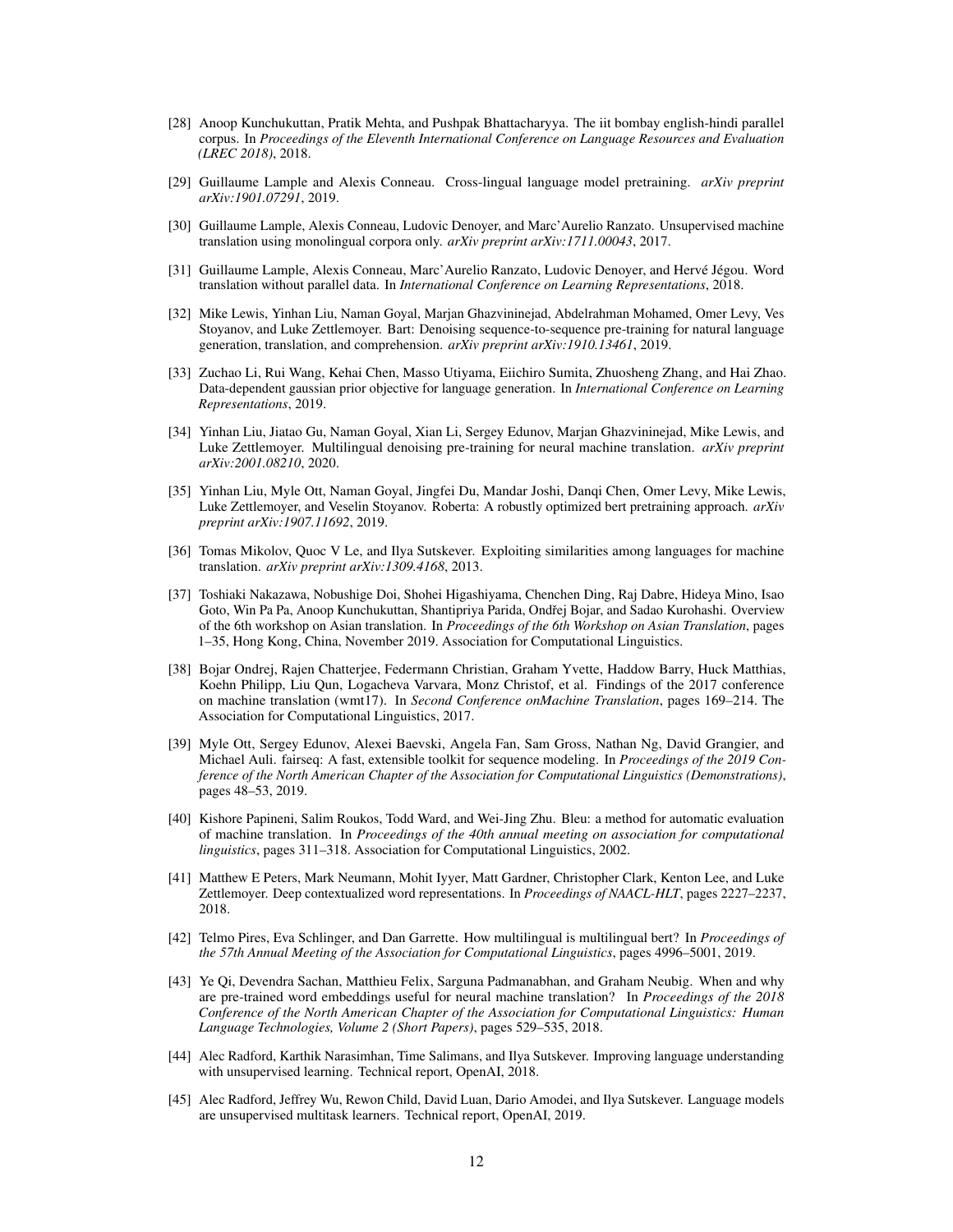- <span id="page-12-7"></span>[46] Colin Raffel, Noam Shazeer, Adam Roberts, Katherine Lee, Sharan Narang, Michael Matena, Yanqi Zhou, Wei Li, and Peter J Liu. Exploring the limits of transfer learning with a unified text-to-text transformer. *arXiv preprint arXiv:1910.10683*, 2019.
- <span id="page-12-11"></span>[47] Shuo Ren, Yu Wu, Shujie Liu, Ming Zhou, and Shuai Ma. Explicit cross-lingual pre-training for unsupervised machine translation. In *Proceedings of the 2019 Conference on Empirical Methods in Natural Language Processing and the 9th International Joint Conference on Natural Language Processing (EMNLP-IJCNLP)*, pages 770–779, 2019.
- <span id="page-12-4"></span>[48] Holger Schwenk. Filtering and mining parallel data in a joint multilingual space. In *Proceedings of the 56th Annual Meeting of the Association for Computational Linguistics (Volume 2: Short Papers)*, pages 228–234, 2018.
- <span id="page-12-5"></span>[49] Holger Schwenk, Guillaume Wenzek, Sergey Edunov, Edouard Grave, and Armand Joulin. Ccmatrix: Mining billions of high-quality parallel sentences on the web. *arXiv preprint arXiv:1911.04944*, 2019.
- <span id="page-12-9"></span>[50] Rico Sennrich, Barry Haddow, and Alexandra Birch. Improving neural machine translation models with monolingual data. In *Proceedings of the 54th Annual Meeting of the Association for Computational Linguistics (Volume 1: Long Papers)*, pages 86–96, Berlin, Germany, August 2016. Association for Computational Linguistics.
- <span id="page-12-1"></span>[51] Kaitao Song, Xu Tan, Tao Qin, Jianfeng Lu, and Tie-Yan Liu. Mass: Masked sequence to sequence pre-training for language generation. In *International Conference on Machine Learning*, pages 5926–5936, 2019.
- <span id="page-12-6"></span>[52] Jakob Uszkoreit, Jay Ponte, Ashok Popat, and Moshe Dubiner. Large scale parallel document mining for machine translation. In *Proceedings of the 23rd International Conference on Computational Linguistics (Coling 2010)*, pages 1101–1109, 2010.
- <span id="page-12-13"></span>[53] Ashish Vaswani, Noam Shazeer, Niki Parmar, Jakob Uszkoreit, Llion Jones, Aidan N Gomez, Łukasz Kaiser, and Illia Polosukhin. Attention is all you need. In *Advances in neural information processing systems*, 2017.
- <span id="page-12-8"></span>[54] Takashi Wada and Tomoharu Iwata. Unsupervised cross-lingual word embedding by multilingual neural language models. *CoRR*, abs/1809.02306, 2018.
- <span id="page-12-3"></span>[55] Zihan Wang, Stephen Mayhew, Dan Roth, et al. Cross-lingual ability of multilingual bertg: An empirical study. *arXiv preprint arXiv:1912.07840*, 2019.
- <span id="page-12-14"></span>[56] Guillaume Wenzek, Marie-Anne Lachaux, Alexis Conneau, Vishrav Chaudhary, Francisco Guzman, Armand Joulin, and Edouard Grave. Ccnet: Extracting high quality monolingual datasets from web crawl data. *arXiv preprint arXiv:1911.00359*, 2019.
- <span id="page-12-12"></span>[57] Jiawei Wu, Xin Wang, and William Yang Wang. Extract and edit: An alternative to back-translation for unsupervised neural machine translation. In *Proceedings of the 2019 Conference of the North American Chapter of the Association for Computational Linguistics: Human Language Technologies, Volume 1 (Long and Short Papers)*, pages 1173–1183, 2019.
- <span id="page-12-2"></span>[58] Shijie Wu, Alexis Conneau, Haoran Li, Luke Zettlemoyer, and Veselin Stoyanov. Emerging cross-lingual structure in pretrained language models. *arXiv preprint arXiv:1911.01464*, 2019.
- <span id="page-12-10"></span>[59] Hainan Xu and Philipp Koehn. Zipporah: a fast and scalable data cleaning system for noisy web-crawled parallel corpora. In *Proceedings of the 2017 Conference on Empirical Methods in Natural Language Processing*, pages 2945–2950, Denmark, Cophenhagen, September 2017. Association for Computational Linguistics.
- <span id="page-12-0"></span>[60] Zhilin Yang, Zihang Dai, Yiming Yang, Jaime Carbonell, Russ R Salakhutdinov, and Quoc V Le. XLNET: Generalized autoregressive pretraining for language understanding. In *Advances in neural information processing systems*, pages 5754–5764, 2019.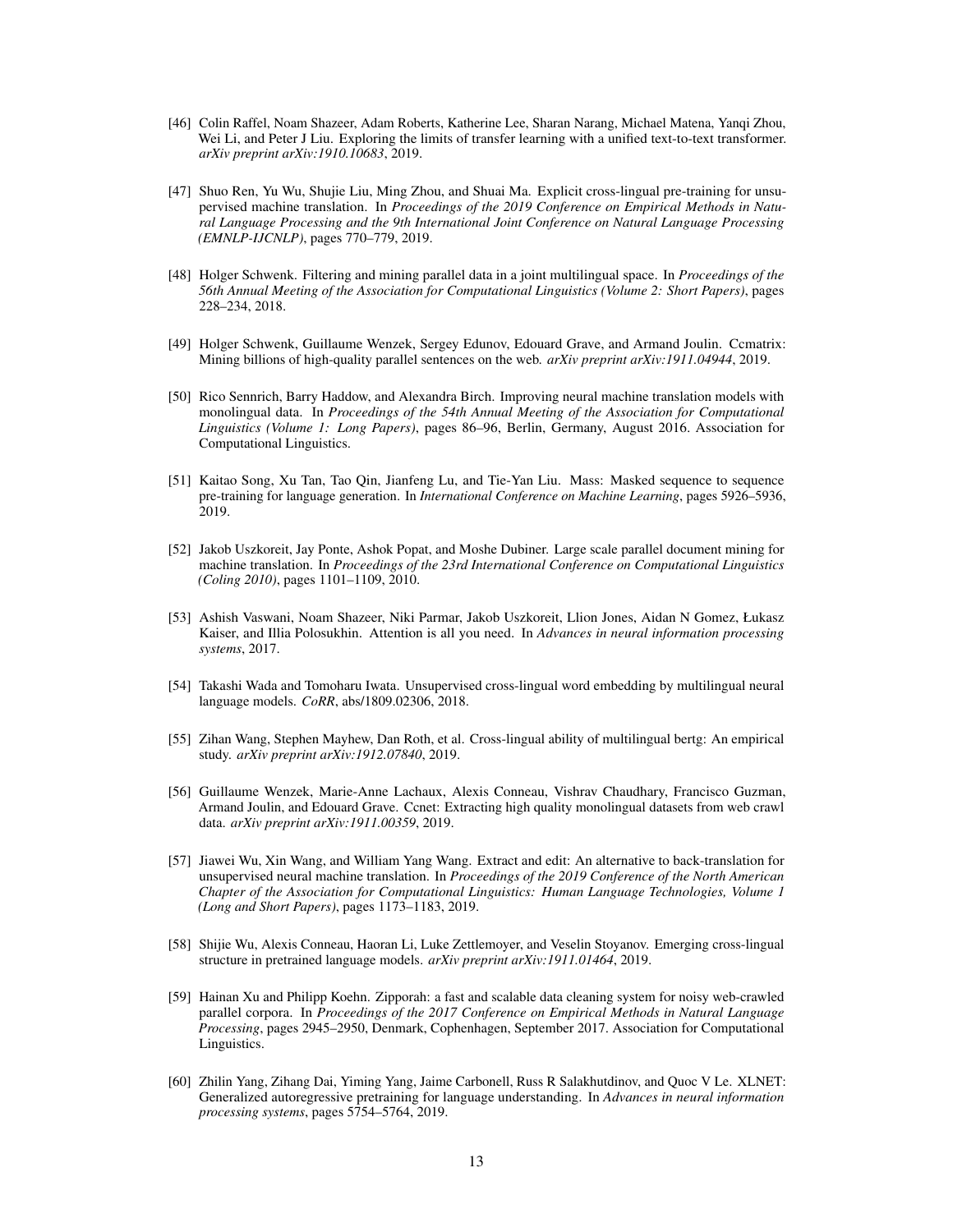## A Experiment details

In this section, we describe our experimental procedures in more details including hyperparameters, and intermediate results. Because of the file size limit, we will release the source code and pretrained checkpoints after the anonymity period.

#### A.1 Preprocessing details

To be able to make a fair comparison, we followed the same preprocessing steps as described in [\[34\]](#page-11-4). We use the same sentence-piece model [\[27\]](#page-10-15) used in [\[14\]](#page-10-1) and [\[34\]](#page-11-4), which is learned on the full Common Crawl data [\[56\]](#page-12-14) with 250, 000 subword tokens. We apply the BPE model directly on raw text for all languages without additional processing.

#### A.2 Mining details

In each iteration, we mine all 90 language pairs in parallel, using 8 GPUs for each pair, each pair taking about 15−30 hours to finish. We lightly tune the margin score threshold using validation BLEU (using threshold score between 1.04 and 1.07.) We noticed small variations between different score thresholds in sentence retrieval accuracy and translation quality. The mined bi-text size for English-centric directions at each iteration are reported in Figure [8](#page-13-0)

<span id="page-13-0"></span>

Figure 8: Mined bi-text sizes for English-centric directions at each iteration

#### A.3 Multilingual training details

For all experiments, we use Transformer with 12 layers of encoder and 12 layers of decoder with model dimension of 1024 on 16 heads (∼ 680M parameters). [6](#page-13-1) We trained for maximum 20, 000 steps using labelsmoothed cross-entropy loss with 0.2 label smoothing, 0.3 dropout, 2500 warm-up steps. We sweep for the best maximum learning rate using validation BLEUs, arriving at learning rate of 5e−5 for iteration 1, 3e−4 for iteration 2, 5e−5 for iteration 3. For all iterations, we train on 16 GPUs using batches of 1024 tokens per GPU.

## A.4 Evaluation details

For unsupervised machine translation task, we evaluate BLEU scores using multi-bleu.perl<sup>[7](#page-13-2)</sup> to be comparable with previous literature [\[15\]](#page-10-13), [\[51\]](#page-12-1), [\[33\]](#page-11-11), [\[47\]](#page-12-11) . For supervised machine translation task, we evaluate BLEU scores

<span id="page-13-1"></span><sup>&</sup>lt;sup>6</sup>We include an additional layer-normalization layer on top of both the encoder and decoder, which we found stabilized training at FP16 precision.

<span id="page-13-2"></span><sup>7</sup> https://github.com/moses-smt/mosesdecoder/blob/master/scripts/generic/multi-bleu.perl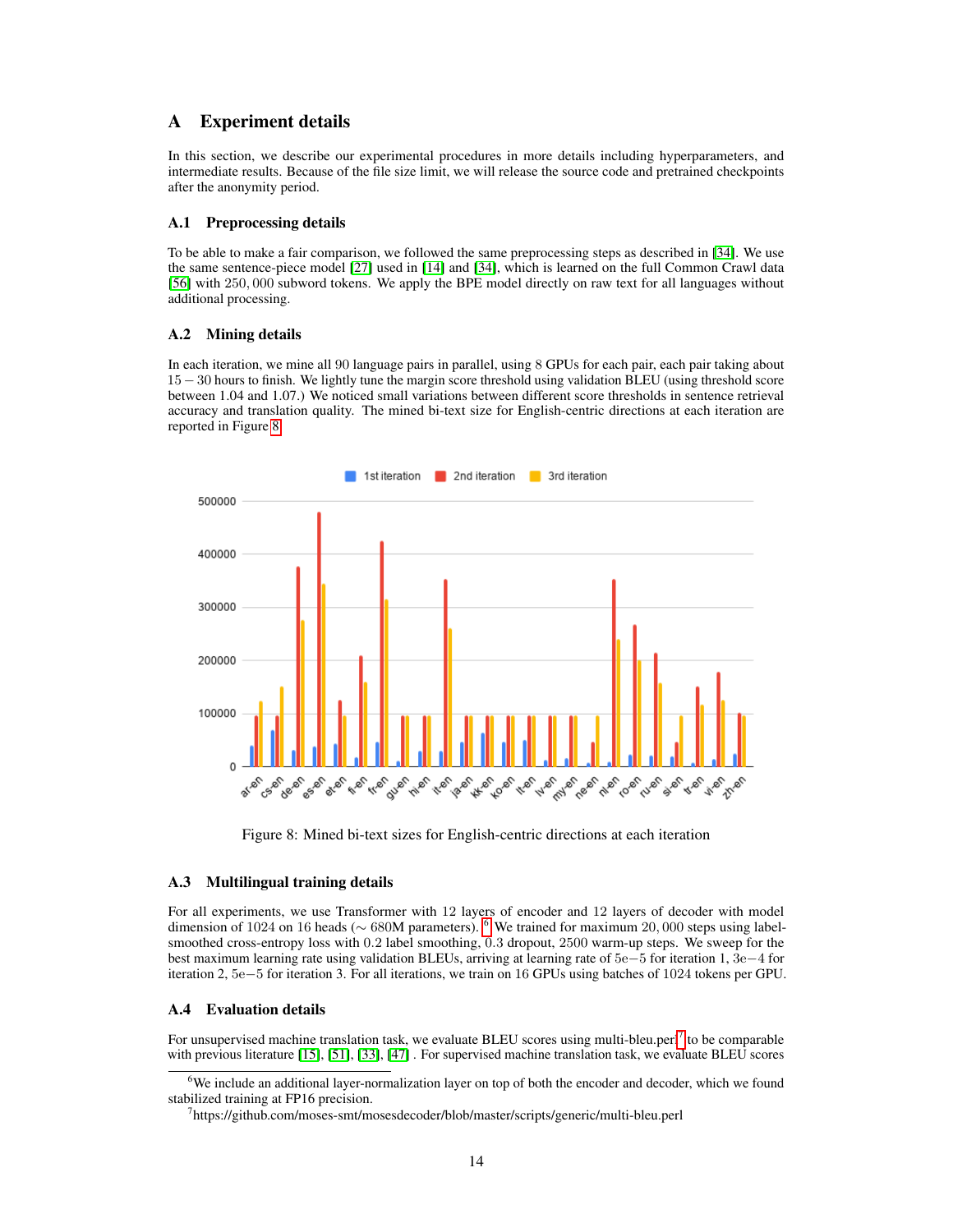using sacreBLEU to be comparable with [\[34\]](#page-11-4). For both tasks, we compute the BLEU scores over tokenized text for both the reference text and system outputs. We refer readers to [\[34\]](#page-11-4) for a detailed list of the tokenizers used.

## B Supplemented Tables and Figures

#### B.1 Monolingual corpus statistics

<span id="page-14-0"></span>In Table [6,](#page-14-0) we report the statistics of the monolingual data we used for mining stage in CRISS.

| Language code          | Language name        | Data size        | <b>Number of sentences</b> |
|------------------------|----------------------|------------------|----------------------------|
| ar                     | Arabic               | $\overline{20G}$ | $\overline{100M}$          |
| $\mathbf{c}\mathbf{s}$ | Czech                | 9.6G             | 100M                       |
| de                     | German               | 11G              | 100M                       |
| en                     | English              | 9.3G             | 100M                       |
| es                     | Spanish              | 13G              | 100M                       |
| et                     | Estonian             | 2.1G             | 21.8M                      |
| fi                     | Finnish              | 9.8G             | 100M                       |
| fr                     | French               | 11G              | 100M                       |
| gu                     | Gujarati             | 747M             | 3.9M                       |
| hi                     | Hindi                | 11G              | 47M                        |
| it                     | Italian              | 13G              | 100M                       |
| ja                     | Japanese             | 8.6G             | 100M                       |
| kk                     | Kazakh               | 1.3G             | 7.5M                       |
| ko                     | Korean               | 8.7G             | 100M                       |
| lt                     | Lithuanian           | 4.2G             | 38.5M                      |
| lv                     | Latvian              | 2.1G             | 18.6M                      |
| my                     | <b>Burmese</b>       | 972M             | 3.3M                       |
| ne                     | Nepali               | 1.2G             | 4.8M                       |
| nl                     | Dutch                | 9.9G             | 100M                       |
| ro                     | Romanian             | 14G              | 100M                       |
| ru                     | Russian              | 19G              | 100M                       |
| si                     | Sinhala              | 3.5G             | 20M                        |
| tr                     | Turkish              | 9.2G             | 100M                       |
| vi                     | Vietnamese           | 11G              | 100M                       |
| zh                     | Chinese (Simplified) | 9.9G             | 100M                       |

Table 6: Statstics of monolingual data used for mining

#### B.2 Extra unsupervised machine translation results

In Table [8,](#page-15-0) we report unsupervised machine translation results for language pairs that do not have previous benchmarks. These results are generated using the same models that were described in Section 5.1.

#### B.3 Supervised Machine Translation data source

We use the same supervised machine translation data as described in [\[34\]](#page-11-4), statistics of the supervised data used for each direction are in Table [9](#page-16-0)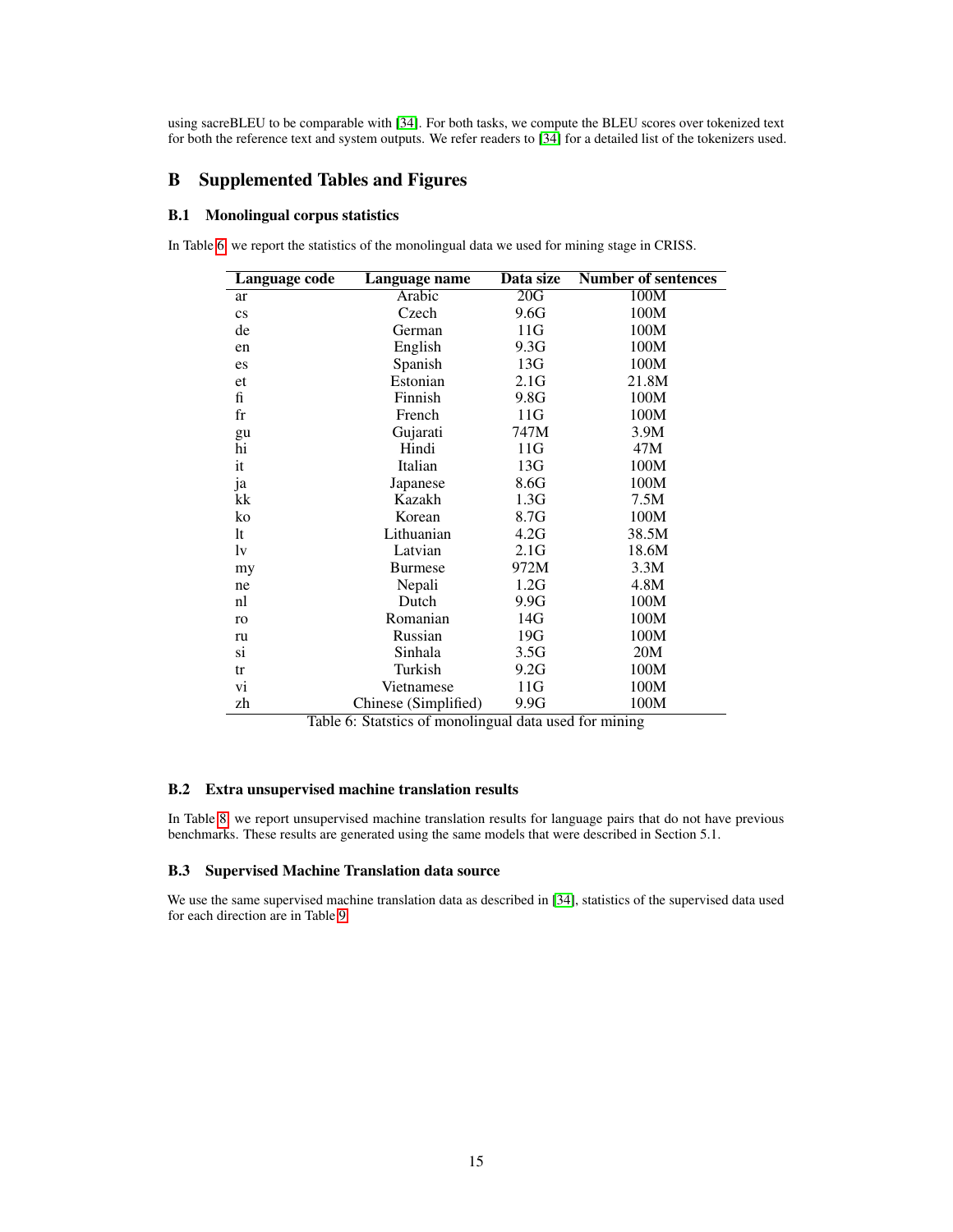<span id="page-15-1"></span>

| Language code                                       | Language name                                | Data source                   |
|-----------------------------------------------------|----------------------------------------------|-------------------------------|
| ar                                                  | Arabic                                       | <b>IWSLT17</b> [11]           |
| $\mathbf{c}\mathbf{s}$                              | Czech                                        | WMT17 [38]                    |
| es                                                  | Spanish                                      | <b>WMT13</b> [8]              |
| et                                                  | Estonian                                     | <b>WMT18</b> [10]             |
| fi                                                  | Finnish                                      | WMT17 [38]                    |
| gu                                                  | Gujarati                                     | WMT19[7]                      |
| hi                                                  | Hindi                                        | <b>ITTB</b> [28]              |
| it                                                  | Italian                                      | <b>IWSLT17</b> [11]           |
| ja                                                  | Japanese                                     | <b>IWSLT17</b> [11]           |
| kk                                                  | Kazakh                                       | <b>WMT19</b> [7]              |
| ko                                                  | Korean                                       | <b>IWSLT17</b> [11]           |
| lt                                                  | Lithuanian                                   | <b>WMT19</b> [7]              |
| lv                                                  | Latvian                                      | WMT17 [38]                    |
| my                                                  | Burmese                                      | WAT19 [37]                    |
| nl                                                  | Dutch                                        | <b>IWSLT17</b> [11]           |
| ru                                                  | Russian                                      | <b>WMT16 [9]</b>              |
| tr                                                  | Turkish                                      | WMT17 [38]                    |
| vi<br>1.1.1<br>$\overline{ }$<br>m.<br>$-4 - - - 4$ | Vietnamese<br>1 <sub>c</sub><br>$\mathbf{I}$ | <b>IWSLT15</b> [12]<br>. 1. 1 |

Table 7: Test set used for unsupervised machine translation

<span id="page-15-0"></span>

| Direction    | en-ar | ar-en | en-cs | cs-en | en-es   | es-en | en-et    | et-en | en-fi | fi-en |
|--------------|-------|-------|-------|-------|---------|-------|----------|-------|-------|-------|
| CRISS Iter 1 | 7.9   | 20.6  | 11.1  | 19.0  | 26.4    | 27.6  | 11.4     | 17.6  | 12.2  | 17.3  |
| CRISS Iter 2 | 13.9  | 27.0  | 16.4  | 26.4  | 32.5    | 33.4  | 16.5     | 24.2  | 19.0  | 25.3  |
| CRISS Iter 3 | 16.1  | 28.2  | 17.9  | 26.8  | 33.2    | 33.5  | 16.8     | 25.0  | 20.2  | 26.7  |
| Direction    | en-gu | gu-en | en-hi | hi-en | en-it   | it-en | $en$ -ja | ja-en | en-kk | kk-en |
| CRISS Iter 1 | 9.7   | 11.2  | 9.2   | 13.6  | 21.1    | 27.2  | 4.9      | 4.6   | 2.9   | 7.4   |
| CRISS Iter 2 | 19.2  | 22.2  | 17.4  | 22.5  | 29.1    | 32.0  | 9.9      | 8.7   | 6.8   | 16.1  |
| CRISS Iter 3 | 22.8  | 23.7  | 19.4  | 23.6  | 29.4    | 32.7  | 10.9     | 8.8   | 6.7   | 14.5  |
| Direction    | en-ko | ko-en | en-lt | lt-en | en-ly   | lv-en | en-my    | my-en | en-nl | nl-en |
| CRISS Iter 1 | 5.5   | 9.3   | 9.2   | 15.0  | 10.0    | 13.3  | 3.8      | 2.5   | 22.0  | 28.7  |
| CRISS Iter 2 | 12.8  | 15.1  | 14.4  | 21.2  | 13.6    | 18.6  | 9.5      | 4.9   | 29.0  | 34.0  |
| CRISS Iter 3 | 14.0  | 15.4  | 15.2  | 20.8  | 14.4    | 19.2  | 10.4     | 7.0   | 30.0  | 34.8  |
| Direction    | en-ru | ru-en | en-tr | tr-en | $en-vi$ | vi-en |          |       |       |       |
| CRISS Iter 1 | 13.4  | 20.0  | 9.8   | 10.8  | 21.0    | 24.7  |          |       |       |       |
| CRISS Iter 2 | 21.5  | 27.6  | 15.9  | 19.1  | 29.6    | 29.9  |          |       |       |       |
| CRISS Iter 3 | 22.2  | 28.1  | 17.4  | 20.6  | 30.4    | 30.3  |          |       |       |       |

Table 8: Unsupervised machine translation results on language directions without previous benchmarks. Refer to Table [7](#page-15-1) for the test data source used for these language pairs.